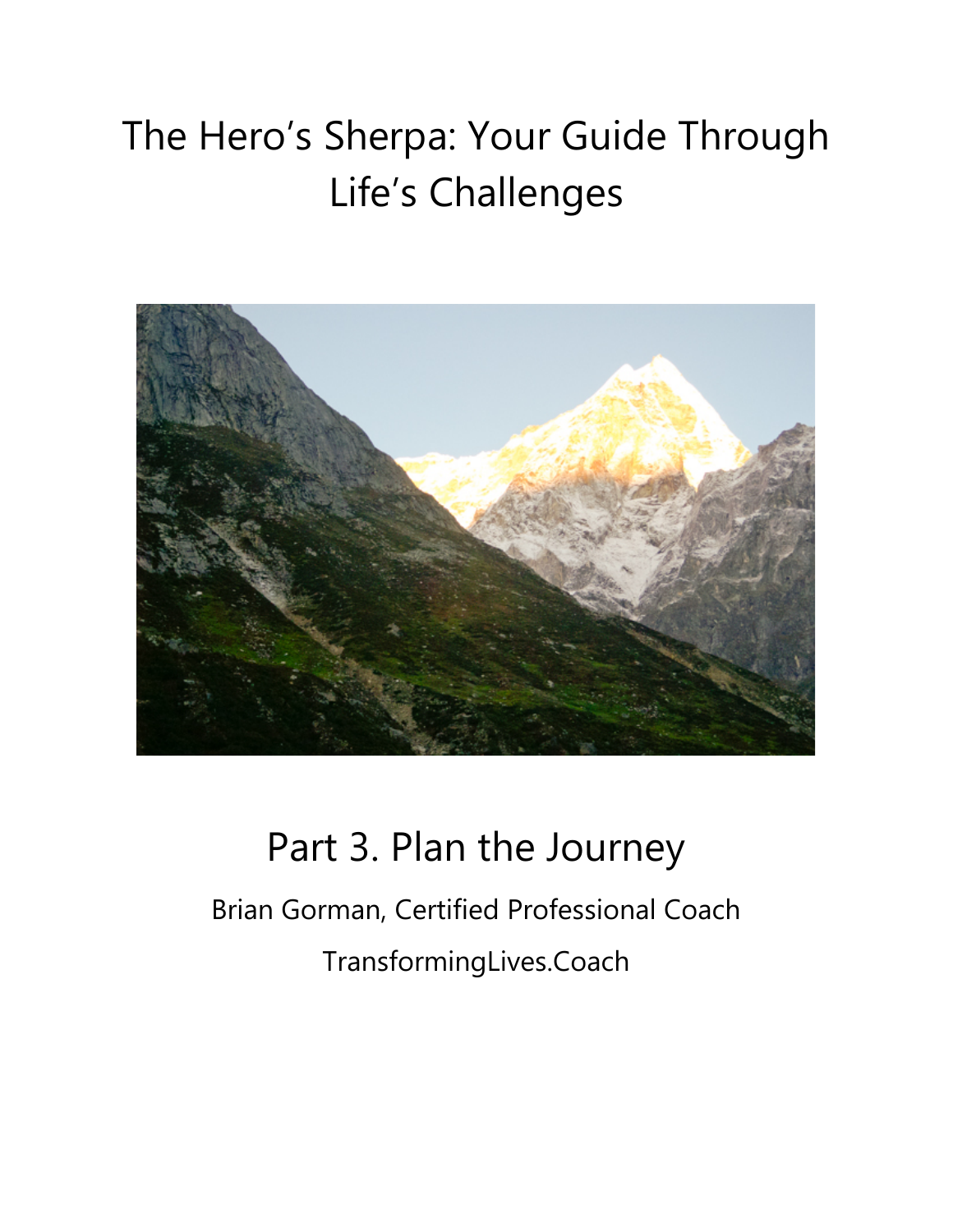## Table of Contents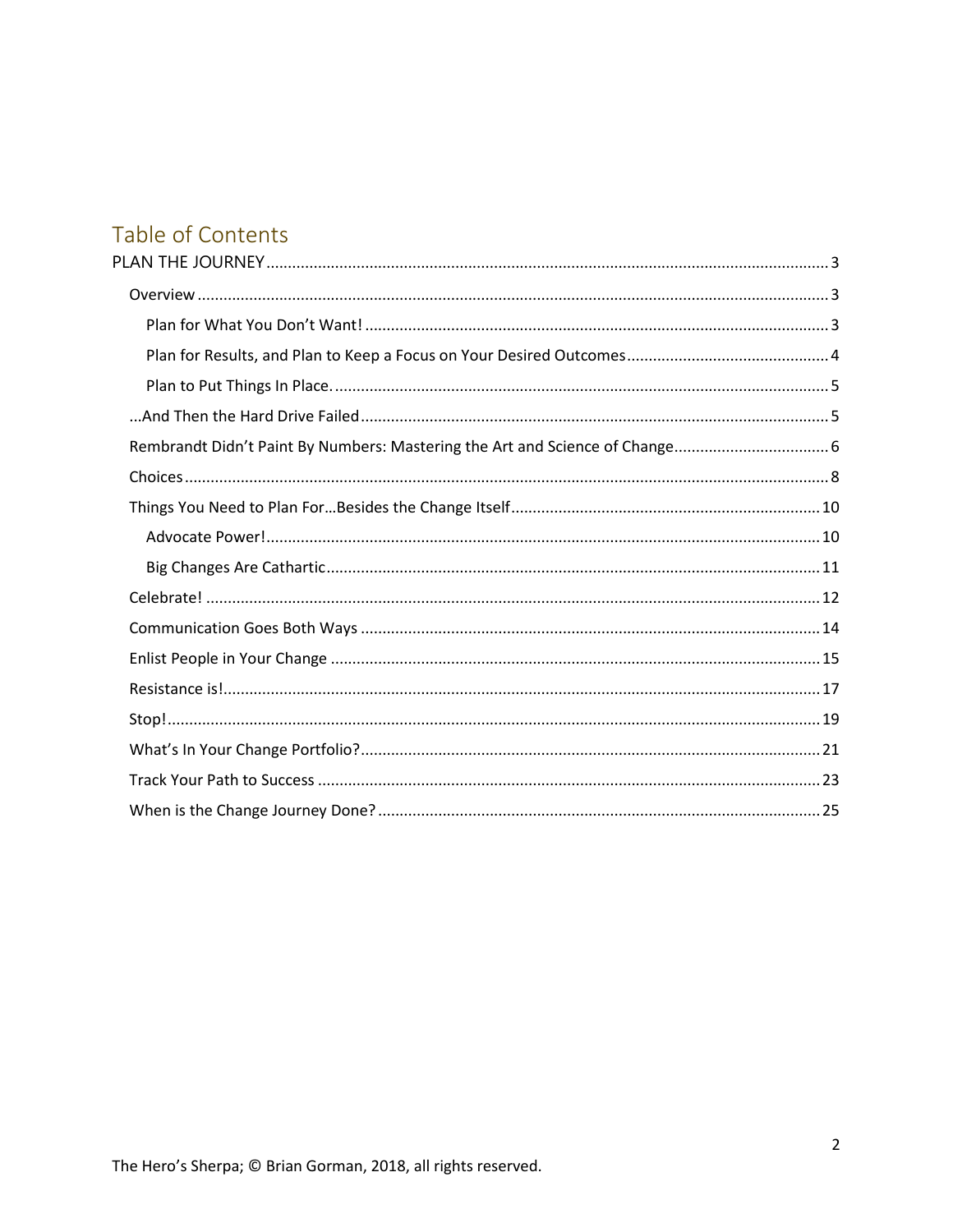## <span id="page-2-0"></span>PLAN THE JOURNEY

#### <span id="page-2-1"></span>Overview

#### Man plans, and the gods laugh.

There is a lot that solid planning can do, and much that it cannot. Here are some of the key things that I have learned about change planning over the years I have been developing–and executing– change-related plans. Remember, you have your change story. You have early elements of preparation: you've inventoried your anchors; your resources, resource needs, and resource gaps; and the changes you will need to make. You have developed an initial set of milestones. All of these serve as input to your planning process.

#### <span id="page-2-2"></span>Plan for What You Don't Want!

One of the big mistakes we often make when planning a change is that we often fail to think about what we don't want to happen. Sometimes we catch the absence of this planning when we come face-to-face with an "Oh, No!" And, sometimes we only discover it after the fact.

What do I mean by this? Let's go back to the earlier example of a career change that required the individual to work nights and weekends, something that was–in itself–a major change. When one goes from having nights and weekends free to working nights and weekends, it can cause a strain on personal relationships. If the individual in this example didn't want to have his/her family relationships suffer, then planning should take this into consideration. What is the conversation that has to be had? When should it take place? With whom? How frequently will night and weekend work take place? How will this affect completing the education required to make the career shift? All of these things factor into the planning.

Shifting for a moment to an organizational setting, perhaps the planning needs to take into account maintaining a certain staffing level, or not drawing capital reserves down below \$ X, or maintaining a minimum client/customer base.

The best way to plan for what you don't want is to ask the question, *What could happen that we* don't want to happen? Then plan in a way that ensures, or at least limits, the possibility of it occurring. Don't get carried away. You will never be able to think of, or plan for, every contingency; but you can significantly lower the likelihood of going off track by planning for what you don't want.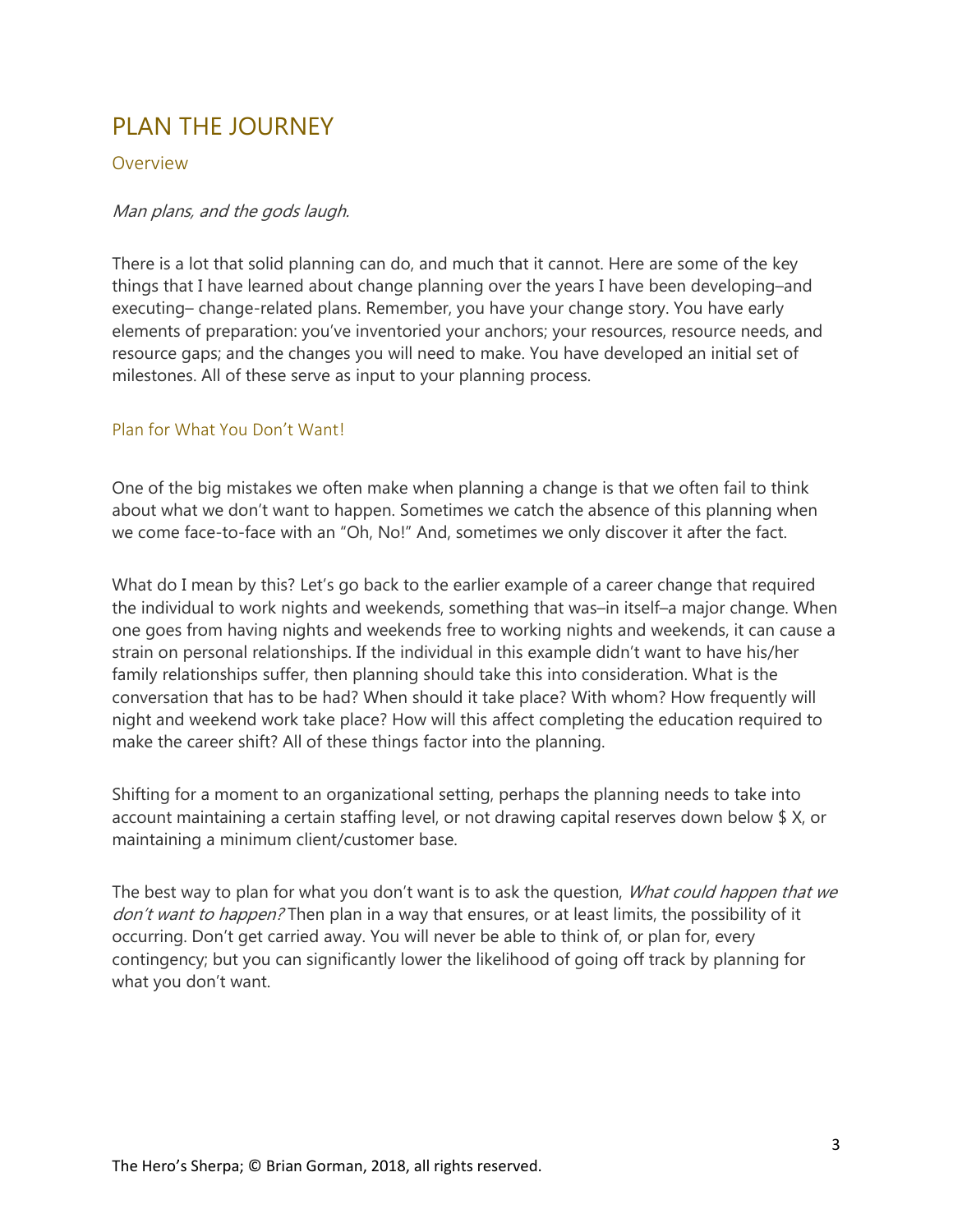#### <span id="page-3-0"></span>Plan for Results, and Plan to Keep a Focus on Your Desired Outcomes

All too often we are wooed into a change for the results that it promises. Then, the planning focuses not on the results, but on the "things" that need to be put in place. Several years ago I created an e-Book for a client. *Painting the Room Blue* communicated this concept simply. If all you want is a blue room, then just paint the room blue. But if what you are seeking to do is to create a calmer environment, or a more tranquil customer experience, etc.…then painting the room blue may be necessary, but it is not sufficient.

What shifts in mindsets need to happen? What shifts in behaviors are required? What relationships (including but not limited to relationships with anchors) have to change, and in what ways?

Don't try to "cross every 't' and dot every 'i.'" If you do, you will be planning for years to come. Plan the near-term more deeply than the longer-term. Depending on the scope of the change, near-term may be four-six weeks, or six months, or a year. But remember, the further out you are planning, the more likely things will change and your plan will need to change. You already have the roadmap for your change, so you are not "blind to" or "ignoring" the full journey; you are acknowledging the reality that it will be filled with unexpected surprises, detours, and mistakes, and that detailed longer-range planning is likely filled with inaccuracies.

Plan for periodic status checks; even if this is a personal change, find someone beyond yourself who you will "report in to," someone who can help you be accountable, if only to yourself.

#### Don't Overload.

One of the biggest mistakes that gets made when it comes to change is thinking that the importance of the change, or the risk of not changing, or the reward of changing will be enough to carry the change to a successful conclusion.

#### Wrong!

We each have a limited capacity for change. A limited capacity for all the change we are experiencing. It could be personal change. It could include professional change. There might be social changes–in our spiritual or religious institutions, in our communities, or nationally–that are having an effect on us. There aren't separate buckets inside of us in which to put each of these changes. They are cumulative.

And when we exceed our change capacity, every change suffers. When the proverbial "straw broke the camel's back," it wasn't the last straw that fell to the ground; it was all of them, as well as the camel! So, one of the important steps to take when planning is to ask What other change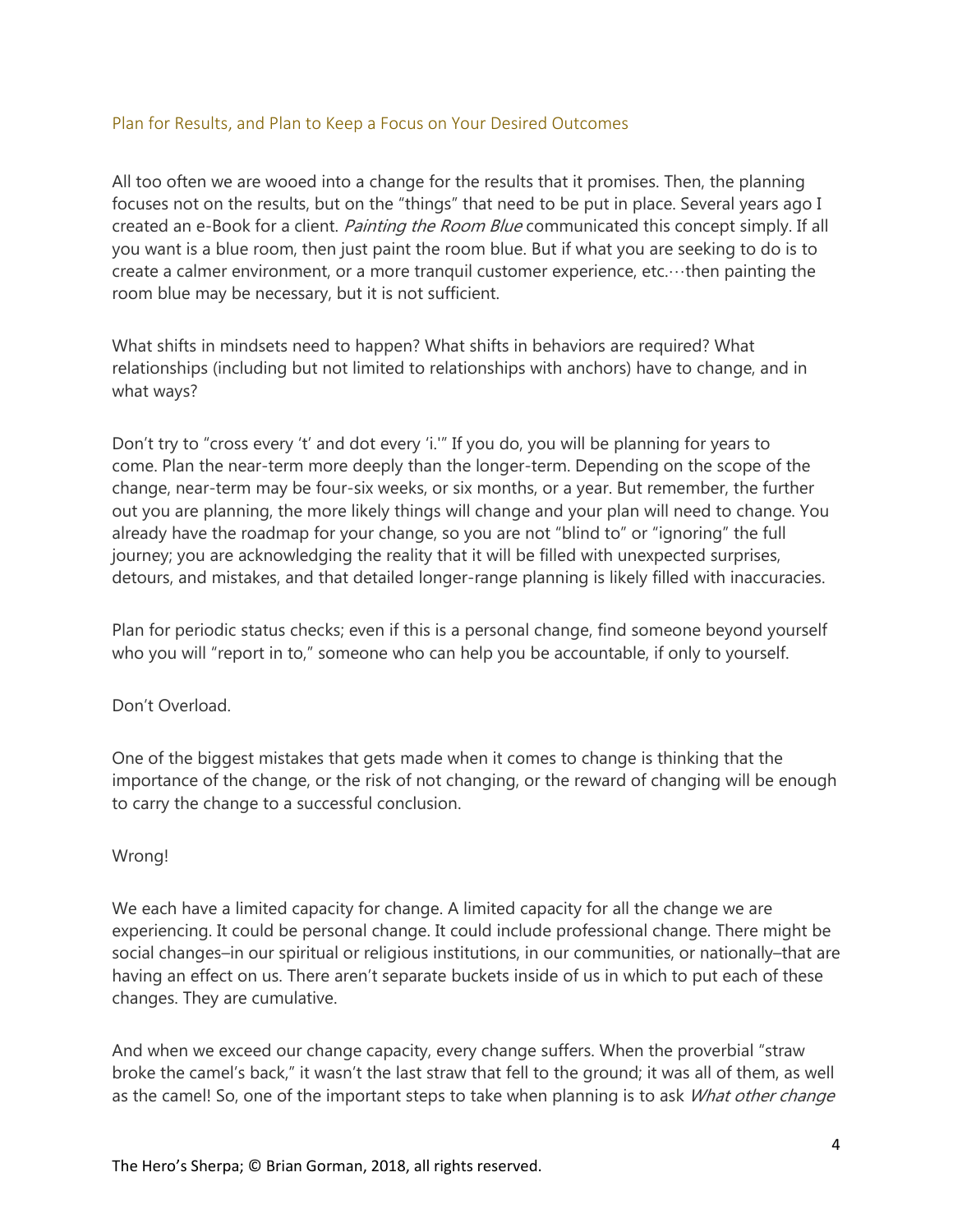demands are there, either currently or in the foreseeable future? For each of these changes, determine how essential it is. If it is not essential, either put a halt to it, or be prepared to put a halt to it when change demand requires. If it is essential, there are several ways to reduce its change demand. You may intentionally decide to just put the key elements in place now ("paint the room blue"), while delaying the other elements of the change required for it to deliver its full benefit. You may choose to delay it; or you may extend the timeline.

Note, however, this monitoring of change demand and capacity is not "once and done." Other demands will continue to come along. For this reason, it is important to plan on monitoring for symptoms of overload.

#### <span id="page-4-0"></span>Plan to Put Things In Place.

It is likely that you don't have everything in place that you will need to get you through a major change…whether it be at the personal or the organizational level.

Your change may require budget management that wasn't needed before. It may call for a carefully laid out and managed calendar. It may call for reinforcing some anchors, while changing your relationship to (or cutting free) others. It may call for a physical relocation or physical alterations (e.g. the new career may call for the addition of a home office that is directly accessible to clients from outside the house). It may call for new sources of income. All of the "infrastructure" that you need to succeed with the change should be planned for.

#### <span id="page-4-1"></span>...And Then the Hard Drive Failed

When I was blogging every week, I tried to post on Tuesdays. Sometimes I would write and store my posts online; sometimes, my work was kept on the desktop pc. That Tuesday morning started like most of my days. The plan was to do a final read and edit of the blog, post it to the website and LinkedIn, and then move on to a client project that had a tight deadline. But, when I went to the computer, the screen was blank, except for a bit of text that included the words "No boot device available." Translation…" The hard drive has failed."

As I sat writing a new post on Wednesday evening, I was working on my iPad. I knew there were options for getting it from the tablet to the internet; I would figure it out when the time came. Then I would need to figure out whether the drive could be saved, or whether I had lost it. The drive was backed up…I thought. The backup program was scheduled to run every night, but I rarely checked to confirm it had done its thing while I slumbered.

I have backed up my work for years. But sometimes, that doesn't help either. In addition to coaching, I am a photographer. I store my photos on a four-drive RAID 5 external drive. RAID 5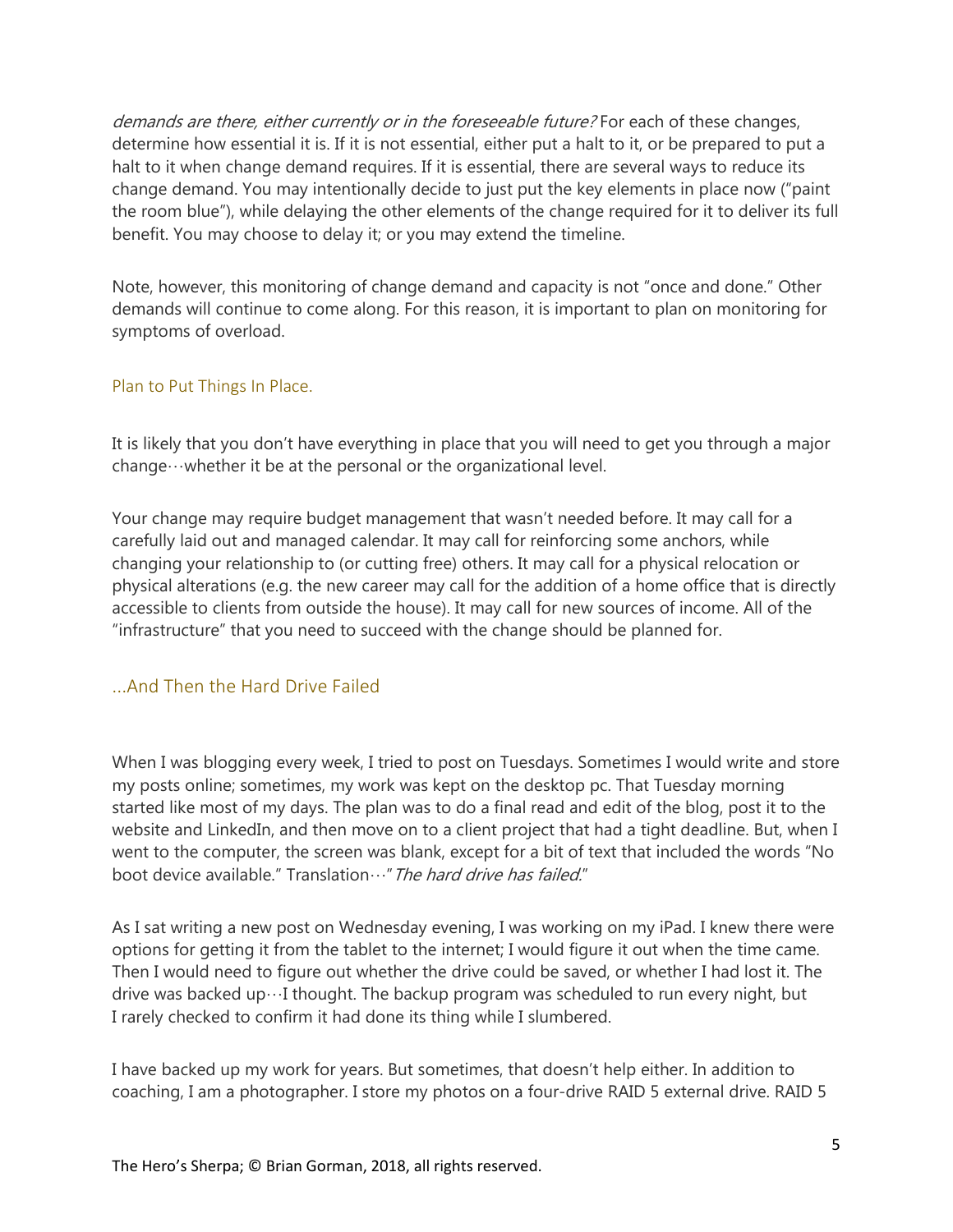means that as soon as the photograph is uploaded to the computer, it is stored in two different locations on different drives. Safe.

Then, a couple years ago, failure! Not one of the drives, which would have meant that the photos were safe because of the redundancy. It was a software failure. There were still more than eighty thousand photographs, times two. But, there was no file structure. No folders. No file names. No ability to access anything.

It took me over eight months to recover almost everything; the recovery software could not rescue files over a certain size. I am sure that as I viewed images one by one I missed retrieving some of them. And, I lost most of the data that was part of my indexing system. But, bottom line, I recovered from the crash. And now the photographs are stored on a new four drive RAID 5 that is then backed up to another one. Someday something may not go according to plan again. Perhaps I am better prepared…or maybe not.

I bring up the failure of drives and software because it is a reminder for me of an essential lesson when facing change. There is an important place for planning when approaching and moving through change. But, things happen. As the saying goes, "Man plans and the gods laugh."

The lesson is simple. Yes, plan. And then do it. Know that your plan is incomplete. Know that you will have to make some of it up as you go along. Know that you will make mistakes. Know that you can't, as one of my clients put it, "dot every 'i' and cross every 't.'" And even if you could find a way to do so, at some point your change will still go off course. if you are too dependent on the plan, you will too.

Plan, and then be prepared for the unexpected. It is inevitable. And, don't wait for every line of your plan to be written. The opportunity that you are pursuing may pass you by; the course you are attempting to correct will veer even further astray. Move forward. Someday the hard drive may crash; the software may fail. Or, it may not.

#### <span id="page-5-0"></span>Rembrandt Didn't Paint By Numbers: Mastering the Art and Science of Change

Whether you are a professional change practitioner, or an individual attempting to more successfully navigate the changes in your life, it is important to understand both the science and the art of change. Rembrandt offers us a valuable role model in this regard. Known as one of the best artists ever, he was a master of his craft.

At the age of fourteen, Rembrandt van Rijn (Rembrandt of the Rhine) entered The University of Leiden. Nine months later he left the university to apprentice with a master painter, Jacob Isaacsz Van Swanenburgh. In his book How Rembrandt Reveals Your Beautiful Imperfect Self,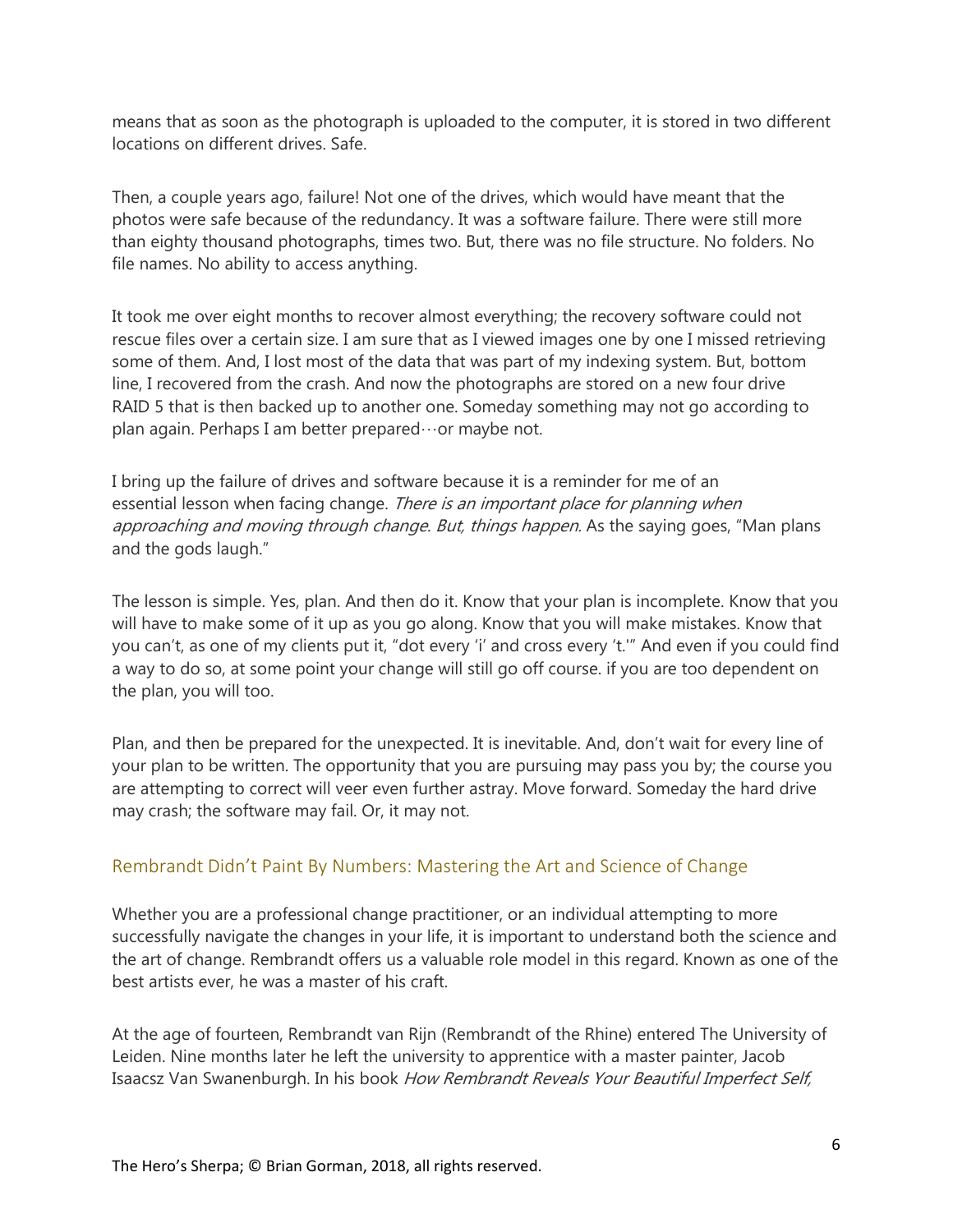Roger Housden writes that in the 1620's, "(an artist's) standing, despite the general popularity of painting, was not high. In general, he was still considered more of a master craftsman than someone with a unique artistic talent."<sup>[1](#page-6-0)</sup>

Swanenburgh was no great artist, but he would have taught Rembrandt to prepare a canvas and grind colors; he would have shown him the elementary principles of drawing, perspective, and anatomy. Pigments were ground with linseed oil on a large, flat stone the grindstone—to make the paint. Rembrandt would have made white paint from white lead and chalk, blue from ground glass, and lacquers from insects or plants.

Rembrandt began his formal education by learning the science of his craft.

By the age of nineteen, with two apprenticeships behind him, Rembrandt set up his own studio, which he shared with another painter. Here he began to experiment, including his early work in etching, an artistic technique that was just beginning to emerge. For more than forty years, Rembrandt continued to seek mastery of his craft, learning—and often defining—the science of it as he developed in his artistry.

Rembrandt didn't paint by numbers.

This brief introduction to Rembrandt provides several lessons for those of us who are interested in learning to navigate change. First, just as Rembrandt learned about canvas and colors, perspective and anatomy, we need a firm grounding in science. The science of change is about applying a uniform set of things (patterns, risk, tools, etc.) in a standard way, each intended to consistently accomplish a very narrow range of outcomes. It involves staying within defined boundaries, preserving prescribed meaning, and leveraging known solutions. The benefit of the science of change is that it allows for "stability." When addressing challenges that are highly complex, volatile, and ambiguous, it is important to have access to means you can trust to create similar results most of the time. Applying the science of change also greatly simplifies the execution of less difficult changes.

Rembrandt became a master of his science. This provided him with a firm foundation, and one that he continued to develop and refine over his lifetime. However, it wasn't this mastery alone that led to the renown he claims today. Rembrandt also became a master artist. He experimented, creating self-portraits that reflected anger, worry, and laughter. According to Housden, "He was able to see the realities of the three-dimensional world, and was true to what he saw; but he could also see what the ordinary eye cannot: the spirit, the life of a person, or indeed of a landscape. With one eye, Rembrandt saw every physical detail; with the other, he saw with the eye of imagination." Rembrandt was a student of light and shadow—what is visible, and what is not. Wherever he went, he was observing, making sketches, capturing and

<span id="page-6-0"></span><sup>&</sup>lt;sup>1</sup> How Rembrandt Reveals Your Beautiful, Imperfect Self: Life Lessons from the Master. Roger Housden, Harmony Books, New York, 2005.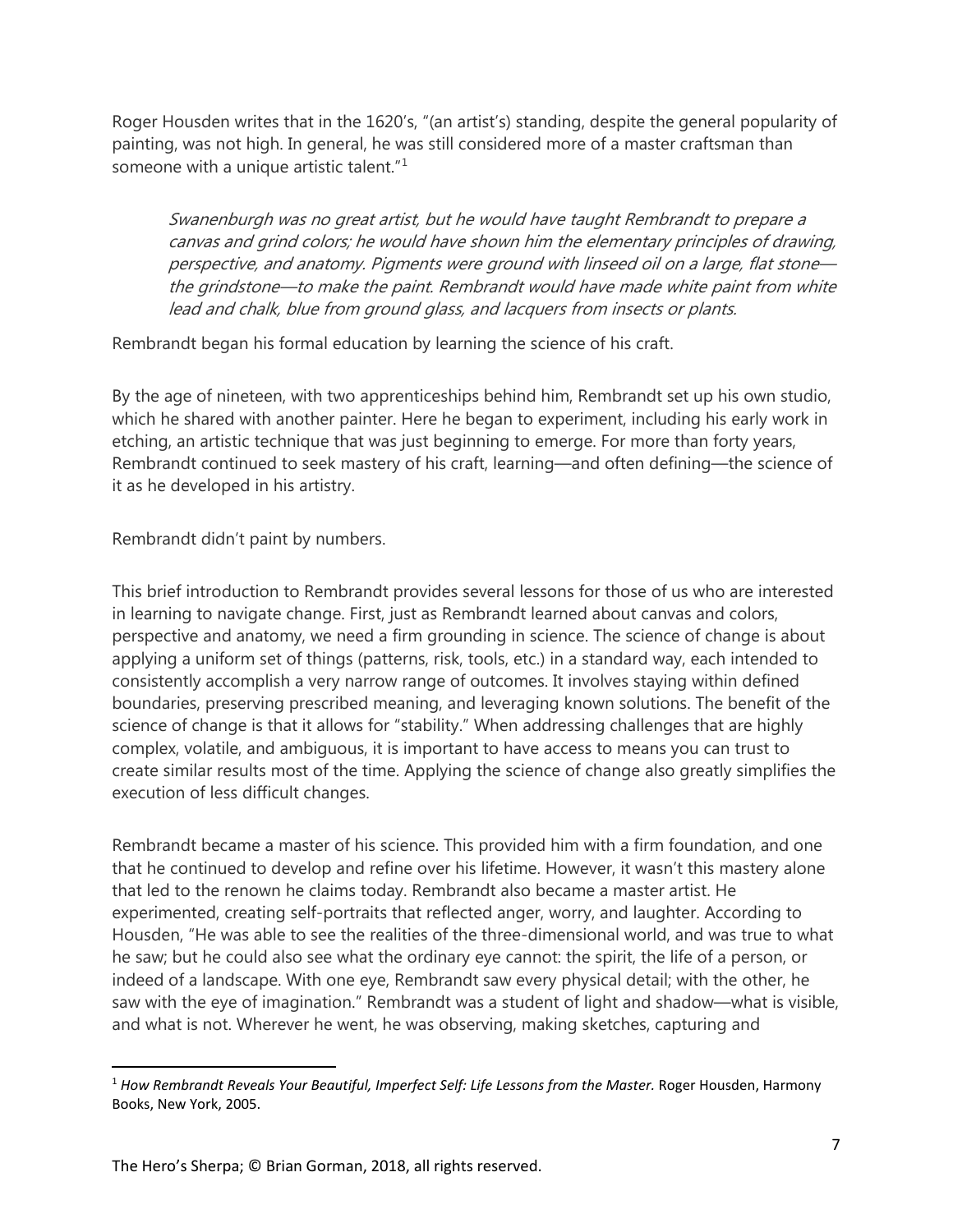expressing the visible and the invisible. It is these things that imbue his work with life, that raise his art from being technically superior to the level of masterpieces.

Likewise, we can be skilled technicians, masters of change science. As such, we may be successful in the implementation of many changes. However, strong—even masterful—technical ability is not enough to ensure success. We, too, need to be artists. Just as Rembrandt, we need to study human mindsets and behaviors. We need to keep one eye on "the realities of the three dimensional world," and one on the spirit that is driving those realities. We need to be students of the light and the dark, the visible and the invisible. The art of change is about applying "creativity and intuitive judgment" to unique circumstances where multiple scenarios of success are likely to surface. It involves exploring new horizons, generating meaning in the moment, and fostering innovative responses. Science informs us, while art shapes our viewpoint. Both aspects are essential to properly address transformational challenges. The science is needed to establish a steady platform from which we can operate—providing trustworthy understanding, skill, tools, and so forth to select and deploy. The art is necessary so the items we select can be tailored to meet the particular demands of each contingency.

While Rembrandt proudly claimed his space in the history of art, it is also clear that he was a student of those who came before him. He was a collector of art, and art books. You can see his homage to past masters in the dress and poses of many of his self-portraits. In practicing the change craft, we too, need to be mindful of those who have come before us, of the science and the art—that they have left for us, and from which we can learn.

Rembrandt's struggles are legend. Three of his five children died in infancy, and a fourth died in his twenties. Rembrandt lost two wives. He suffered bankruptcy, losing his home and virtually all of his possessions. He suffered from melancholy, what we would now term depression. Yet through all of this, he prevailed. Through all of this, he grew in his science and art of his craft. His passion for making art never seemed to waiver. "All through his life, he was 'making himself' through the work of his art. Not deliberately, not self-consciously; but through a continual and dedicated working over and over of the same furrow he was given to plow, the furrow of art. Just so, we 'make ourselves' with our own form of dedication to a lifelong task, a relationship, or faith." Hopefully, none of us will experience the suffering of Rembrandt. Nonetheless, we need to draw from his lesson of passion, commitment and relentless pursuit to the work if we are going to move toward change mastery.

#### <span id="page-7-0"></span>Choices

It's Your Choice: We don't get to choose the hand we are dealt, we get to choose how to play it.

It's your choice.

How do I choose?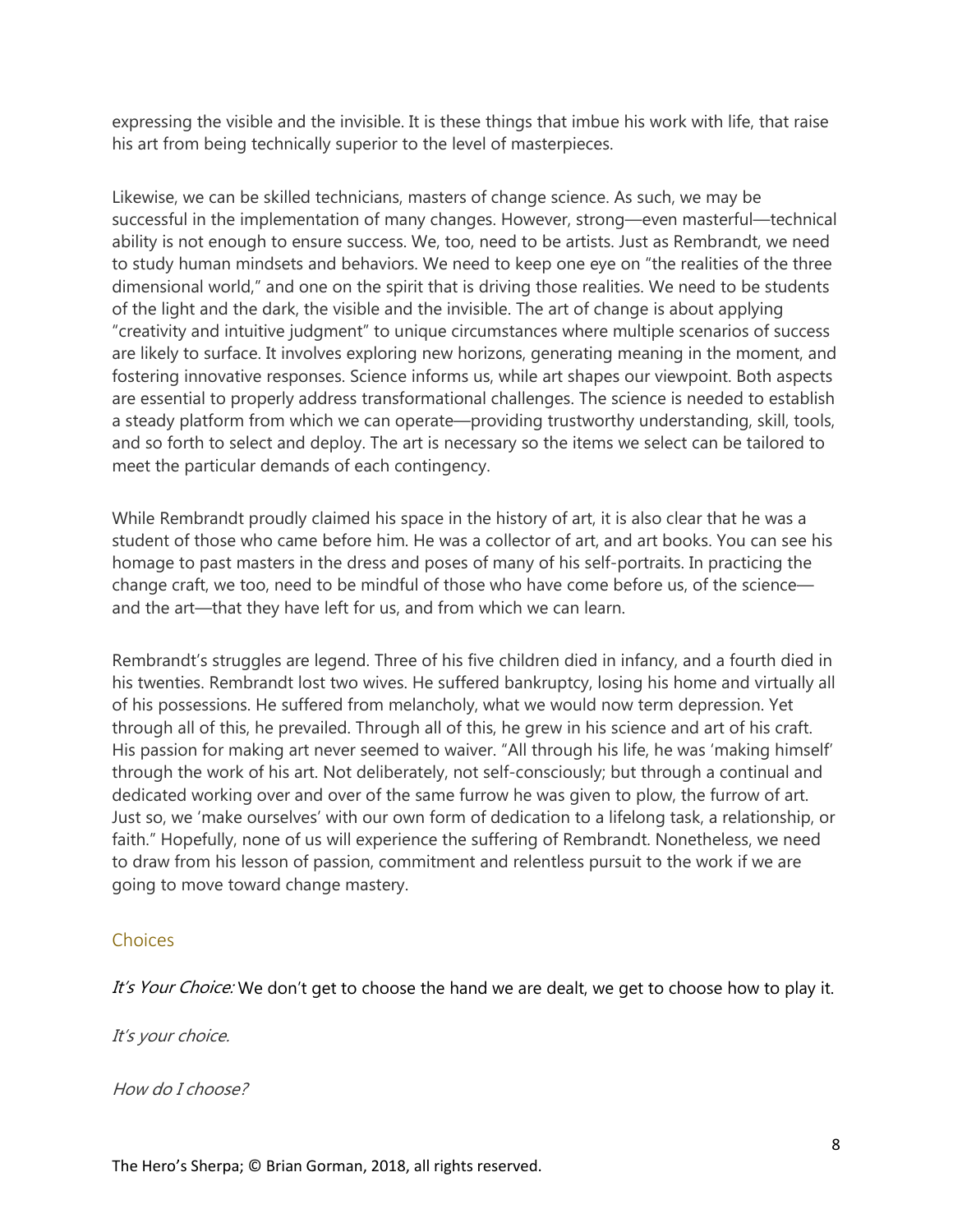#### I don't have a choice.

When it comes to choice, all too often we approach the situation with a fundamental misperception.

We think "choice" means selecting between good or bad, right or wrong, easy or difficult.

Sometimes it does.

But sometimes it doesn't.

Sometimes choice is between bad and bad, between right and right, between difficult and difficult. In the Old Testament we have the story of Abraham being commanded to offer his son Isaac as a sacrifice. In the more recent past, we have the work of fiction, Sophie's Choice, in which Sophie is forced to select which of her children is gassed to death in the concentration camp. Choices are not always good, or easy. But, there is still a choice.

Daryl Conner, one of my change mentors, tells the story of Andy Mochan, the Piper Alpha oil rig worker who jumped 150 feet into burning oil in the North Sea after the rig had exploded. When interviewed on Nightline, Andy stated that he had chosen probable death over certain death. Andy made a choice–not an easy one by any stretch of the imagination–and lived to tell his story. 166 of his fellow workers on the rig died.

Daryl uses this story as a metaphor for the resolve that we each need when we are facing difficult changes. In executing your change, it is likely that there will be choices that are easy to make along the way. These are the "god/bad," "right/wrong" kind. But there will also be agonizing, difficult choices to be made... ones for which you are ill-prepared, for which you want more time and/or information, ones for which you shudder at the possible consequences of any decision you make. These, too, are choices.

My grandparents taught me how to play Pinochle when I was very young. I have forgotten and re-learned the game more than once over the years. But there is one lesson that I learned back then and have never forgotten.

We don't get to choose the hand we are dealt. We always have a choice about how we play it.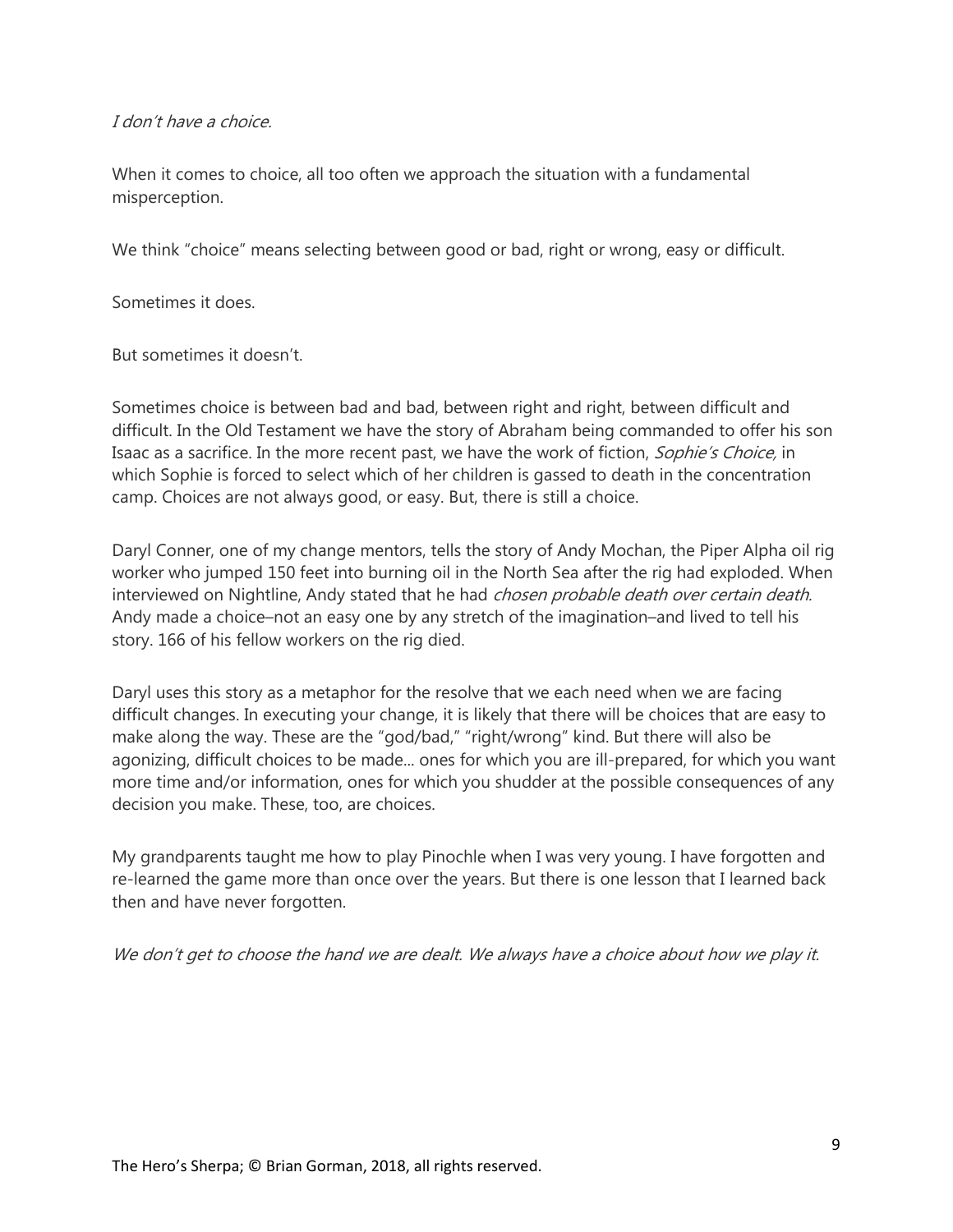### <span id="page-9-1"></span><span id="page-9-0"></span>Things You Need to Plan For…Besides the Change Itself Advocate Power!

If you want to discuss something discretely, who do you talk to? Chances are, it is not the same person you talk to when you want to "spread the word."

Advocates have tremendous power in supporting–or undermining–change, both at the personal and the organizational level. Millennials rely heavily on advocacy; for them, in many cases the power of their social network is significantly greater than the power of positional authority. Social movements–whether it be civil rights, women's rights, gay rights, or any other–are all about advocacy. Lobbying carries advocacy into the halls of government.

While social movements and lobbyists are often highly successful in their advocacy, it is a resource that tends to be under-utilized in personal and organizational change. What would it take to make use of advocate power in these circumstances?

Successful advocacy begins with knowing who has influence with whom. Who talks? Who listens? We're not referring to those that everyone seeks out for the latest gossip. Rather, we want to know who people talk to when they want insights into "what is really going on," whether a pending change is a good idea or not, etc. This is something most of us are in touch with. I remember one client who told me, If I need to bring my dad onboard, I start with my mother. She can influence him in ways I never can do. But, she also doesn't really talk with a lot of people, so if I want to 'spread the word' in my family, I start with my cousin Jake. He talks with everyone, and they want to hear what he has to say.

Some people are strong advocates across the board. Other people may be able to advocate on certain changes, but not on others, or with certain groups of people, but not others. Pay attention to this. You may need different advocates to help with different stakeholders affected by your change.

And what do you want them to advocate for?

Historically, many saw the role of advocates as seeking sponsorship of a change. "Mom, can you talk Dad into letting me stay out past curfew?" Or, "Honey, we really do need a new car, and this one…" Or, "If I can convince the boss to let us change how we execute this process we can free up time for some other things."

But more and more, advocacy is about directly influencing people to make changes, whether personal, organizational, or social. By far the best book I have found on this topic is *Influencer:*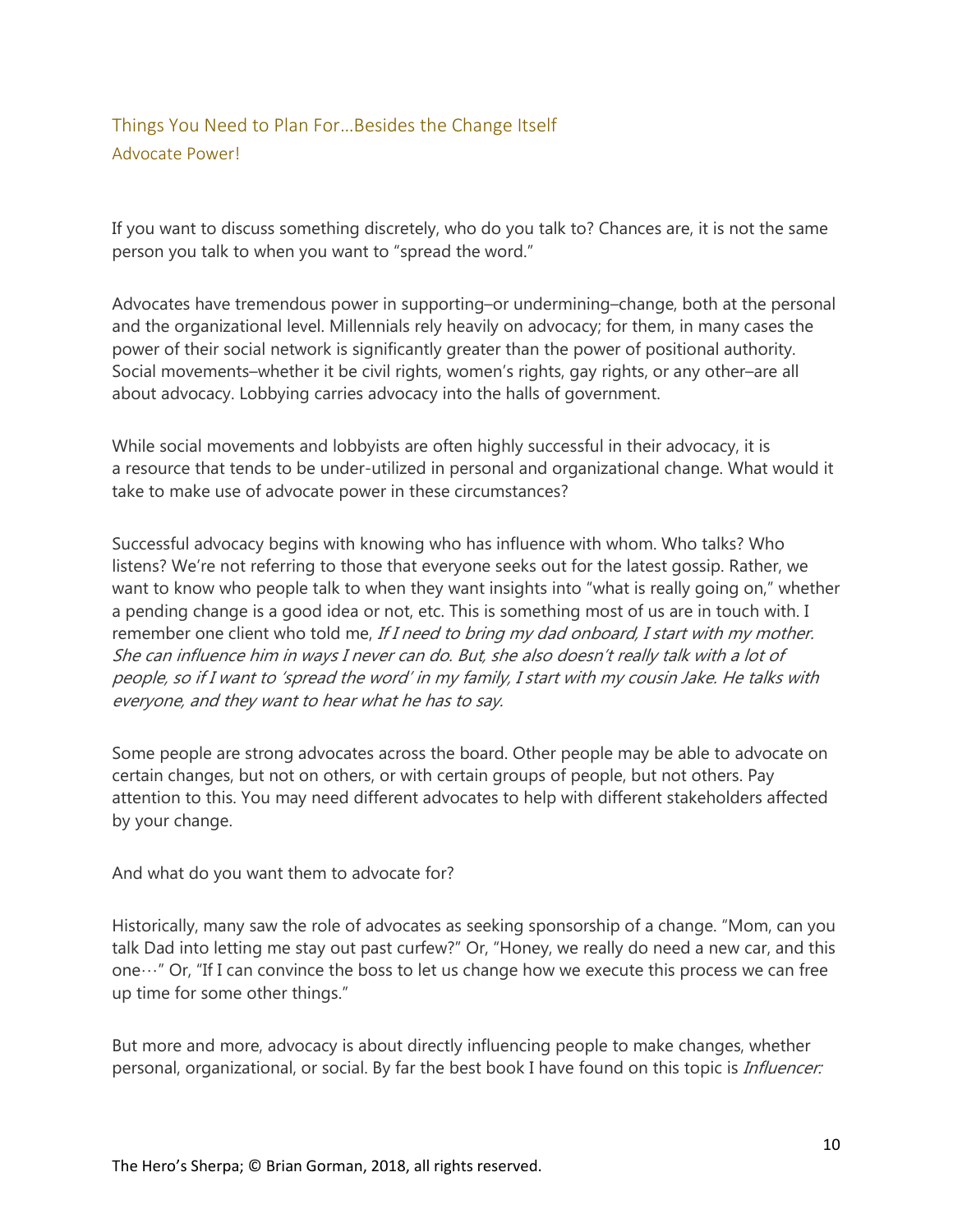The New Science of Leading Change by Joseph Grenny, Kerry Patterson, David Maxfield, Ron McMillan, and Al Switzler (the authors of *Crucial Conversations*). According to the authors,

Influencers do three things better than others. They are clearer about the results they want to achieve and how they will measure them. They focus on a small number of vital behaviors that will help them achieve those results. They overdetermine change by amassing six sources of influence that both motivate and enable the vital behaviors.

The "six sources of influence" the authors reference take the form of a two-by-three matrix that addresses motivation and ability at the personal, social, and structural levels. They provide a number of case studies reflecting how the model has been successfully applied to personal change (e.g. in lowering school drop-out rates), organizational change (e.g. improving workplace safety), and social change (e.g. lowering poverty rates through micro-credit loans). Whenever possible, I advocate the use of their advocacy model. It works!

#### <span id="page-10-0"></span>Big Changes Are Cathartic

Some changes are purely intellectual exercises. They make sense. We know how to achieve them. We get them done.

Big changes have an intellectual component…but they go much deeper.

Why?

At one level it is quite simple. They have the ability to (and quite often do) touch us to our very core.

Let's take a brief look at this phenomenon. While it may not make the experience of catharsis any less difficult, it may be helpful to both know to expect it, and to recognize that this is an unavoidable element of major change.

Change disrupts the status quo; big change disrupts it big time. The path is unclear, the outcomes are uncertain, the journey often uncomfortable. At the very least, it will intrude on our sense of safety and security (the second level in Maslow's hierarchy of needs). Some changes may hit us at even a more fundamental level, leaving us feeling that our very survival is at stake. Other big changes may undermine our ego or sense of self-worth. Or, they may bring about the creation, re-definition, or termination of relationships. They can leave us questioning our wisdom, our insights, and our dreams.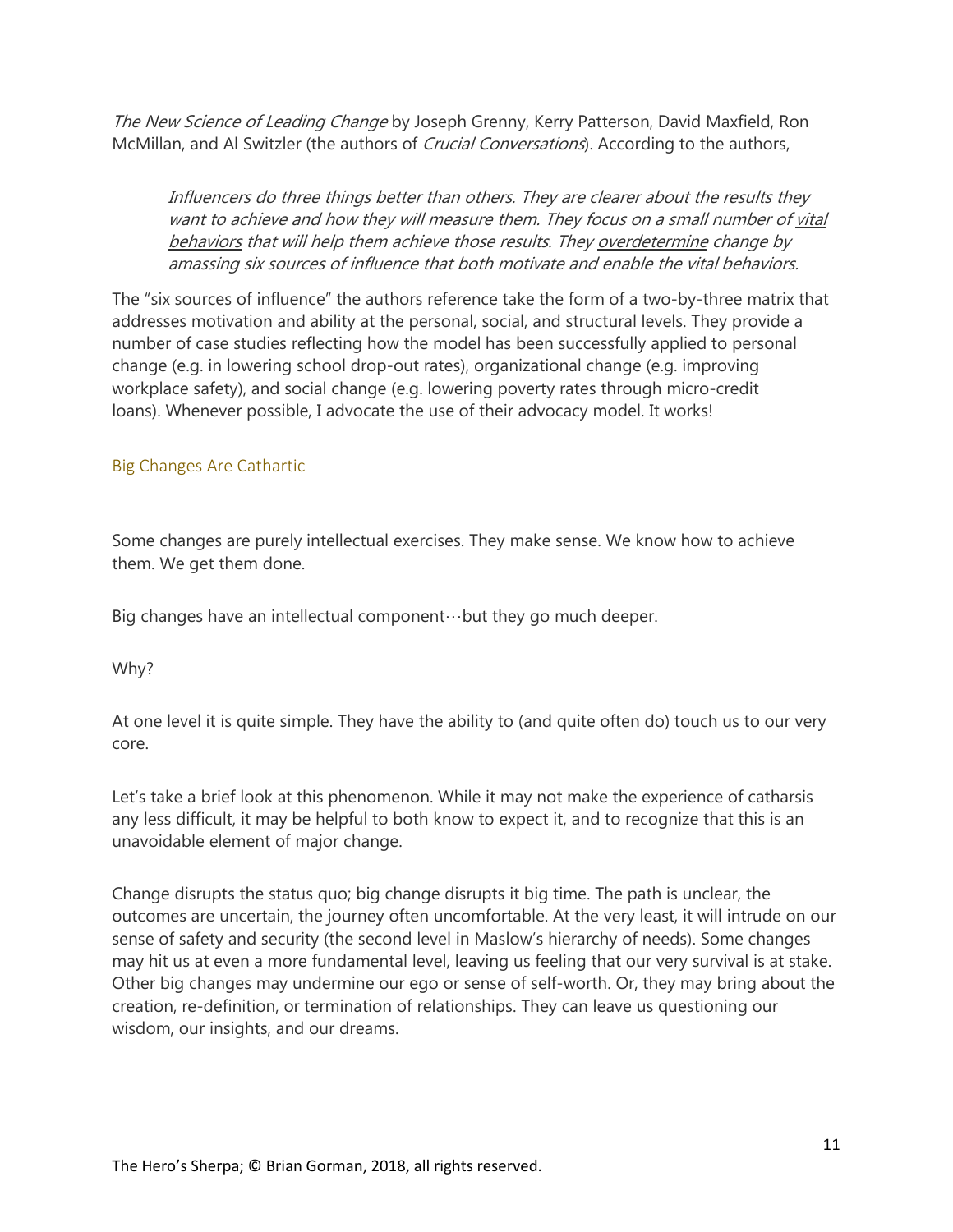As if that isn't enough, very often the big changes in life–whether personal or professional–are about dismantling paradigms that we have invested significantly in creating and sustaining. Most likely, we envisioned them lasting forever (or at least for our lifetimes). It may be that the marriage or similar relationship that you have spent decades nurturing along with the home, the family, and the associated traditions are all about to fundamentally change. Or perhaps it is that the business in which you have invested days, nights, weekends (along with vacations and holidays) bringing to fruition…you have come to realize must dramatically change if it is to continue to survive.

If all this sounds like catharsis comes with "doom and gloom" (few people would be surprised about that), it is equally true with the positively perceived big changes you will face. While I go into this in more detail elsewhere, the reason we so eagerly launch into those changes, whether at work or at home, is that we are naive as to what they will be demanding of us if we are committed to long-term success. (Think "honeymoon" here…) The status quo is being equally disrupted. The old paradigms still need to be dismantled. The journey is no more certain, nor is the outcome.

So, positively perceived change or negative, if the change is big, the journey is going to be more than a "head trip." It is going to require making significant shifts in ways of thinking, behaving, and perhaps even believing; it is going to require letting go of the old and affirming the new.

What does this mean for you and the others affected by your change?

First, anticipate and plan for catharsis; don't let it surprise you. It may be possible to create cathartic moments. Bachelor parties, wedding receptions, graduation ceremonies, funerals, and memorial services are examples of cathartic rituals at the personal level. Coaches often make space for catharsis for their clients (as do mental health professionals with their patients). One consulting firm that I know facilitates leadership workshops that are designed as catalysts for catharsis.

Second, acknowledge to yourself that catharsis is not just for the other people; it is part of your journey as well. Until you are ready to let the tears flow, find an appropriate outlet for the anger, perhaps laugh hysterically, mourn, and/or…, you will be unable to complete your change journey.

#### <span id="page-11-0"></span>Celebrate!

When was the last time you celebrated?

Not a birthday bash, or a holiday party ··· An "I did it," or "we did it" celebration.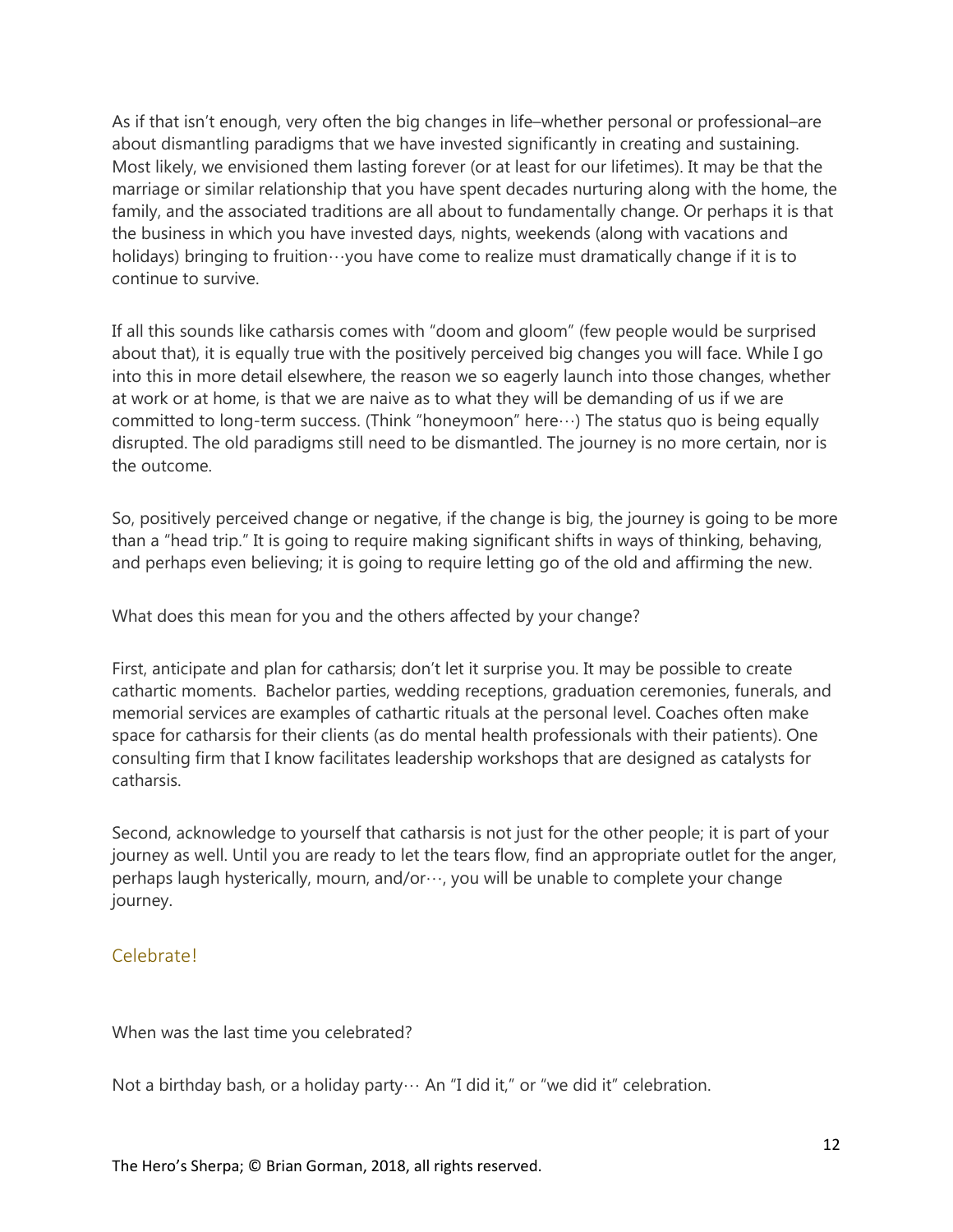When I was first writing this as a blog post, I noted that I celebrated the prior Saturday. I'm a morning person; I get up at 4:30 weekdays, 5:30 on the weekends. It's what my body and mind want, and it works for me. That Friday evening I had turned off the alarm clock, and found myself waking up at 6:30 the next morning…for me, a celebration!

What was I celebrating, what should you celebrate, how should we celebrate, and why is celebration so important?

I do a great deal of writing and editing, though most of it is on behalf of others. For years, my blog had been the only place in which my thinking was been shared with others in writing, and with my name attached. Then I submitted an article ("Change Success: The Big Secret") to a Wall Street-based e-zine, and it was accepted for publication. And so I celebrated!

Most of us spend much of our lives doing  $\cdots$  We complete one thing and pick up the next thing in the pile, the next task in the plan, the next item on the list. We often fail to even see the milestone we are passing as we move toward the next. We create our change story, plan for the change, prepare for the journey, and move on through it, failing to acknowledge along the way what we (or we and others) are achieving. Check. Check. Check. Whether literal or figurative, we check things off as we complete them; and we keep on rolling along.

Celebration is a way to acknowledge our own accomplishments, and those of others. It is a way to acknowledge the significant achievements we can (and deserve to, and should) claim a long way.

Remember this old adage? It applies to each of us. "All work and no play makes (your name here) a dull (your sexual identity here)." Celebrations are a way to bring more balance to our lives, to take time away from the climb in order to "play."

Yes, there should be a huge celebration at the successful completion of that major change. This is the brass band, balloons and fireworks, noisemakers, dancing until dawn celebration.

But other, smaller celebrations along the way can serve to honor the steps you have taken, the progress you have made. They can re-energize you, and encourage you to continue on the journey.

Re-entering the world of publishing. Applying for that new job or promotion. Getting your first, or second, or one hundredth client. Telling your change story to someone for the first time. Each of these is worthy of celebration. They are milestones on the journey. They are accomplishments worthy of recognition; whomever has accomplished them deserves to be honored for that accomplishment, even when that person is you!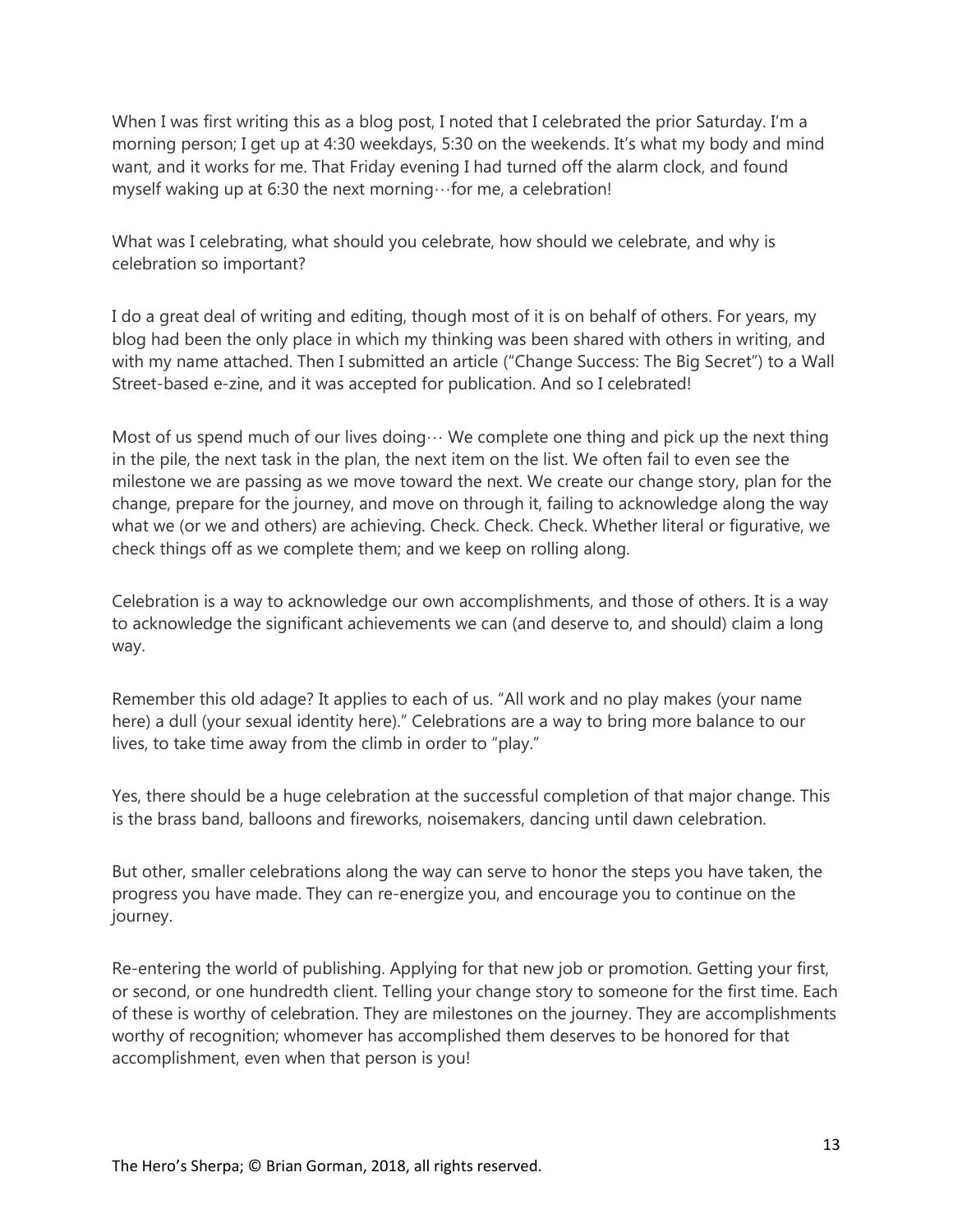A while back I was reviewing a client's business plan. We began working together when he was unemployed and trying to determine where his professional life was going. Since then he had committed to, created, and launched a successful business. He took courses, formed a partnership, and secured clients. He launched his website, started social media marketing, and created his brand. He had a plan that looked one, two, three, and four years out. He had many reasons to celebrate. After reviewing his plan with him, he went back into it to identify future "celebration moments." Where are the celebration moments in your plan?

Don't forget to celebrate your mistakes! They offer important lessons, often with a high cost. Learn the lessons, and celebrate.

What comprises a celebration?

That's simple. Whatever you say is a celebration for you and others that are celebrating with you. What is important about a celebration is that it isn't part of your routine. For someone who strives for six hours of sleep a night, an extra hour or two can be a celebration. If I start setting my Saturday morning alarm for 6:30, it isn't a celebration anymore…It becomes "the way things are." Perhaps it is a massage, or a manicure and pedicure, or a special bottle of wine at dinner, or a walk on the beach, or "playing hooky" for an afternoon, or going to a museum or a play, or sitting down with a coloring book for an hour, or…

Celebrations are personal. If you are celebrating with a team, find out what is important to them, what it is that they find meaning–and acknowledgement–in. Not every celebration has to be "blow the roof off." Sometimes small, more intimate and personalized celebrations are even more affirming.

#### <span id="page-13-0"></span>Communication Goes Both Ways

It seems so obvious…but it's not. Why are you having the conversation? All too often, the people engaged in a discussion go into it with different assumptions about the roles each are playing and what that means to the outcome.

The most common misunderstanding has to do with decision-making. Why does she ask our opinion? She never listens to us when it really matters! Chatter like this takes place thousands of times a day. It fosters resentment, raises resistance, and eats at credibility. It is also easily addressed on the front end. Be explicit about why you are engaging people in conversation.

I want your advice on a change that I am considering making. I will listen, and will weigh your input carefully…but it is my decision to make.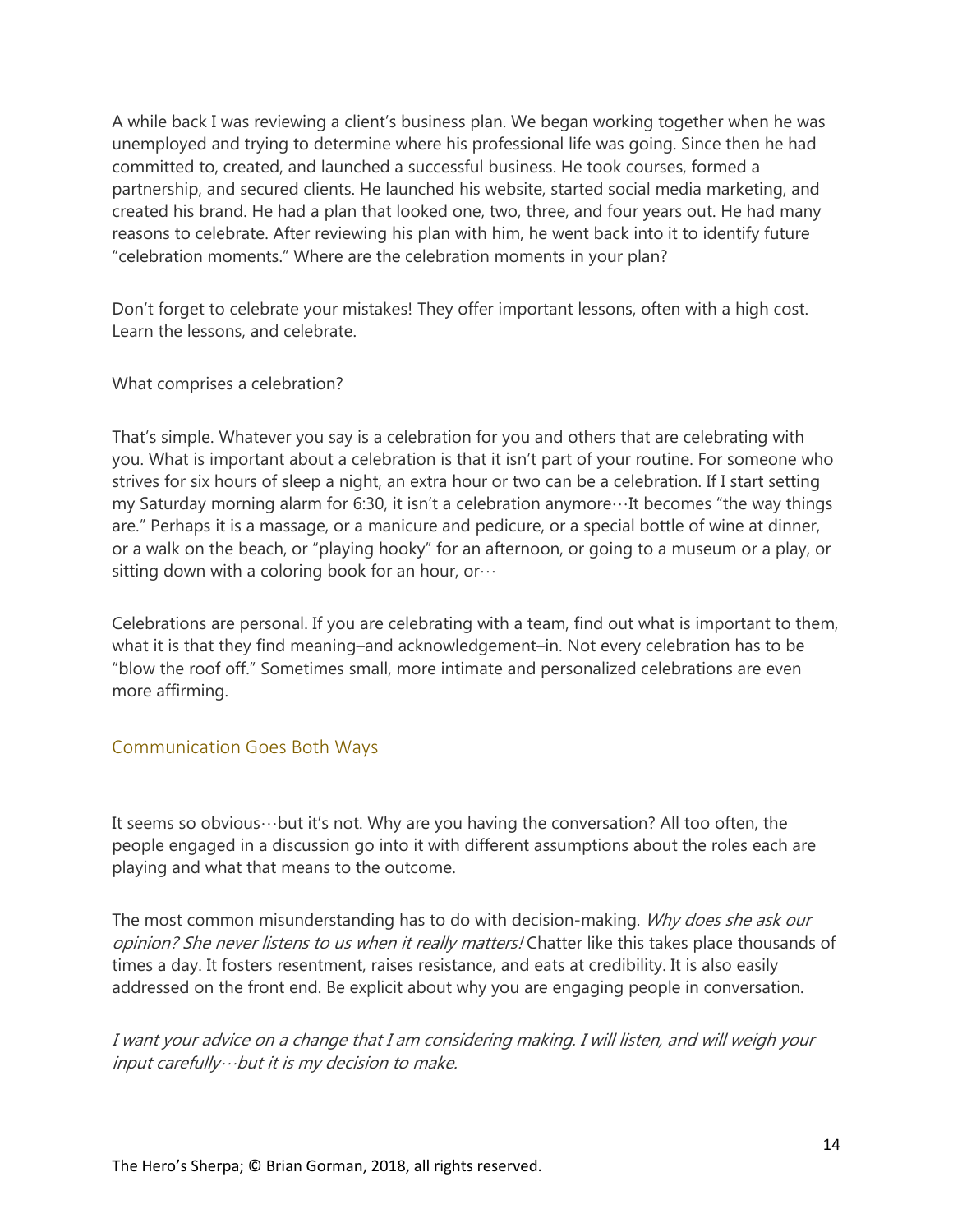I have decided that we are moving forward with this change. I know that you have concerns, and it is important that we get them out on the table. I will work with you to figure out how we address them.

Right now it seems that each of us has our own priorities. The result is that we are working against one another, instead of supporting one another. We need to agree on what our priorities are as a couple.

In each of these examples, the purpose of the conversation is made clear. It may be to inform a decision, to help make a decision, or to explore what will get in the way of successfully executing a decision that has already been made. At the end of the day, there is no question, though. Participants understand the roles they are to play in the discussion.

People resist change, whether they perceive it as negative or positive. If you don't see resistance, either the change is being executed at a superficial level, or the resistance is underground.

Two-way communication–when done in an open and trusting environment–is a means of both surfacing and addressing resistance. Again, you have to be explicit about the purpose of the conversation, e.g. There is no question that the change is being made. What I am seeking is your input on the best way to move it forward.

There are a few keys to successfully engaging people in this type of conversation. First, you need to be open to hearing what others have to say. If you do it for appearance-sake, you are undermining yourself and the change. Second, people need to be able to trust you if they are to be truthful with you; recognize and value–don't shoot–the messenger. Third, you need to respond to what you hear, and the sooner, the better; when you respond, be as explicit as possible.

I hear your concern about the fact that you were not consulted on this decision. It was a highly personal one, and one that I had to make on my own. Now that it is made, I am open to working with you on how to carry it out.

I don't yet know which job offer I am going to take. That decision will be made within the next 5 days; as soon as it is, I will let you know.

If you are going to successfully move through a change, maintain two-way communication with those who will be making the journey with you. It will help make the navigation a lot more sure.

#### <span id="page-14-0"></span>Enlist People in Your Change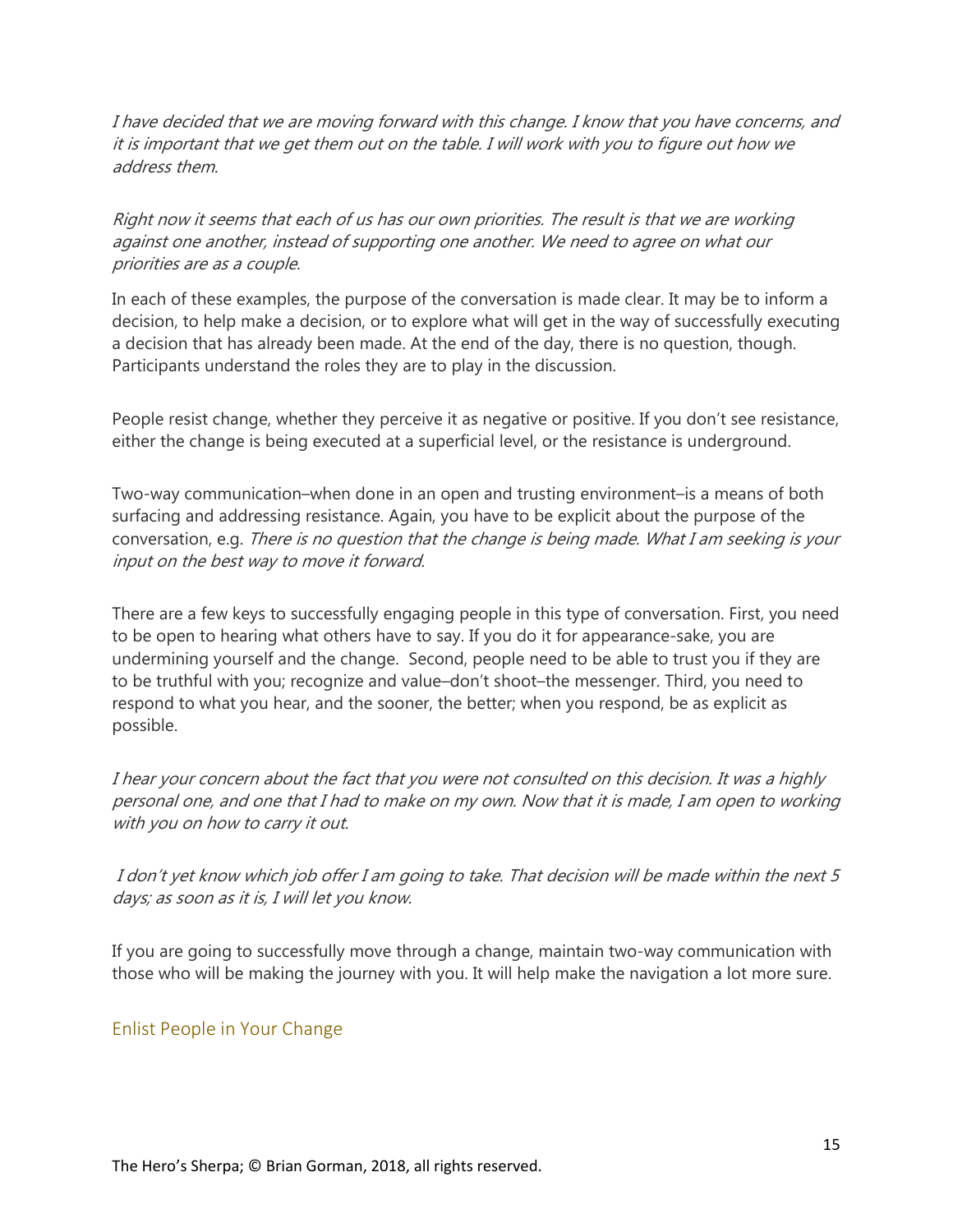Sometimes, communication isn't enough. Sometimes you need to enlist people to support your change.

Let's take a look at what it takes to enlist people.

The first step is to identify those you need to enlist; it isn't everyone. Because enlisting is time (and resource) intensive, you want to be selective.

At the personal change level, your focus may be exclusively on identifying the influencers. Begin with these questions: 1) Whose support do I need to make this change successful? 2) To whom will these people turn for guidance and direction related to this change? The people you identify in response to the second question are the people you need to enlist.

There are three principles that are critical to enlistment<sup>[2](#page-15-0)</sup>.

First, it is a dialogue. Begin by laying out the intent of the change. Here you may want to reference, or even tell, your change story. Allow, and encourage, clarifying questions. The more deeply people understand your change – where you are going and why – the more fully they will be able to commit to supporting you as you take the journey.

Second, it is face-to-face, eye-to-eye, heart-to-heart. This is not something that can be done long distance, through emails, on the phone.

Third, your focus is on building their understanding of, and commitment to, your change.

Once you have laid out the change, there are three questions that you want to ask. Their sequence is important, because it helps frame how people will respond to what you have told them.

First, ask What do you like most about what I have told you?

<span id="page-15-0"></span><sup>&</sup>lt;sup>2</sup> The enlistment process as I describe it here is based on Conner Partners' enrollment process; while I have tailored it to address individuals, the fundamental principles and questions are the same.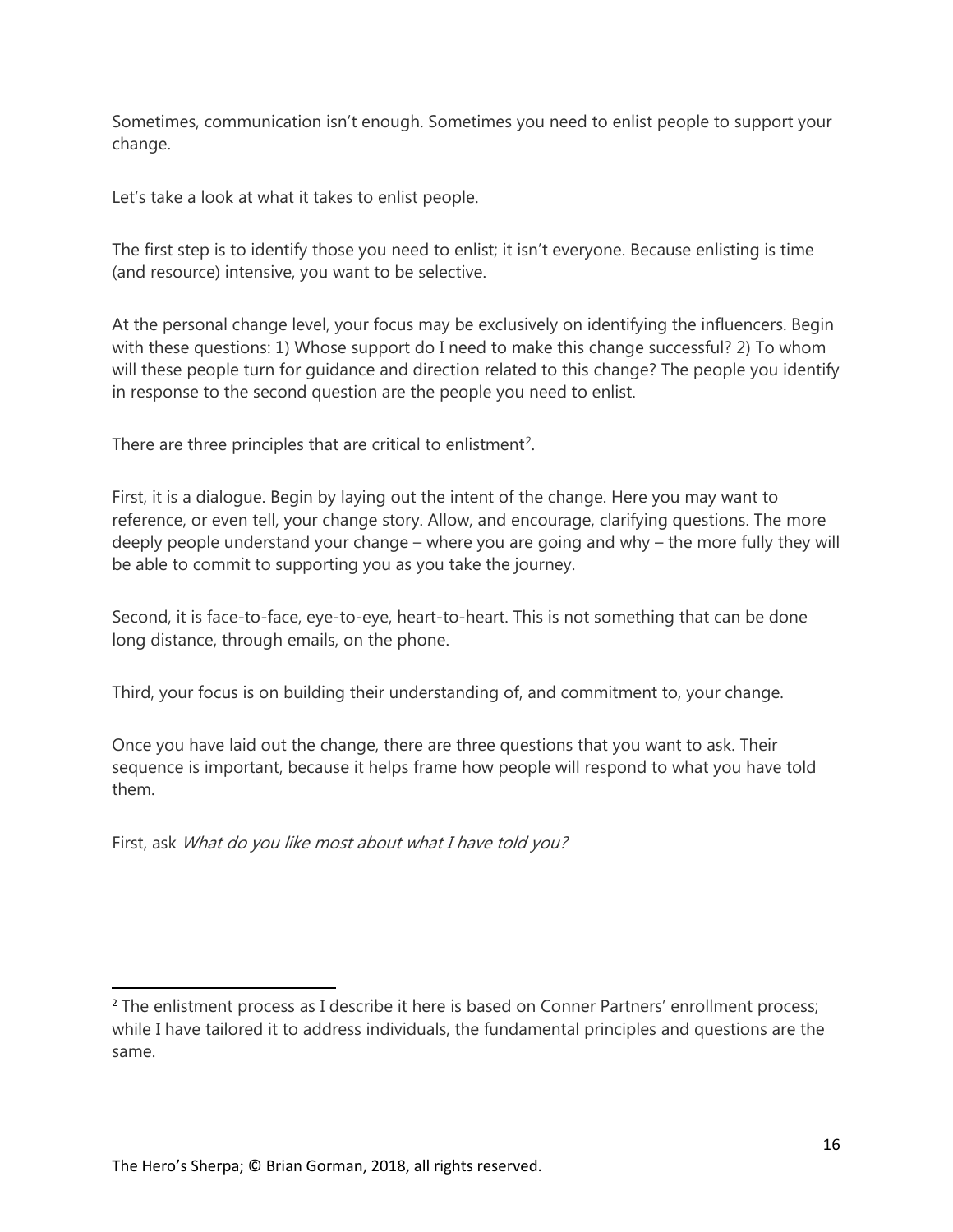Second, ask *What do you want to challenge?* Note that this is not "What don't you like?" or "What would you change?" The question "What do you want to challenge?" makes clear that while you are open to hearing their voice, you are the decision-maker.

Third, ask What else should I (we) consider as the change moves forward?

Listen.

If you are not clear about what is being said, ask clarifying questions.

Listen.

Don't judge. Don't reject what is being offered.

Listen.

My recommendation is to give people time to reflect on what they have heard before you take the next step $\cdots$ which is enlisting them to take action in support of your change. Best is overnight…"Think about it over lunch" doesn't give them enough time; "Let's get back together next week" is more time than is needed. When you get back together, be open to any questions they might have, answer them, and then ask for their commitment to support you. Be specific about what you want them to do, how you want them to express/demonstrate their commitment.

If you are applying this to a personal change, most of your enlistment sessions will be one-onone. Different people will bring different perspectives to the change; you want to be able to tailor your responses to their individual frames of reference. (There may be times when a couple, or a group of friends, or members of a team you are on are enlisted together. Don't rule it out…though it is usually not the norm.)

#### <span id="page-16-0"></span>Resistance is!

Resistance happens.

Whether you want to take this change journey or not, if it is a big change, you will find yourself resisting.

Whether it was your idea or not, if it is a big change, you will find yourself resisting.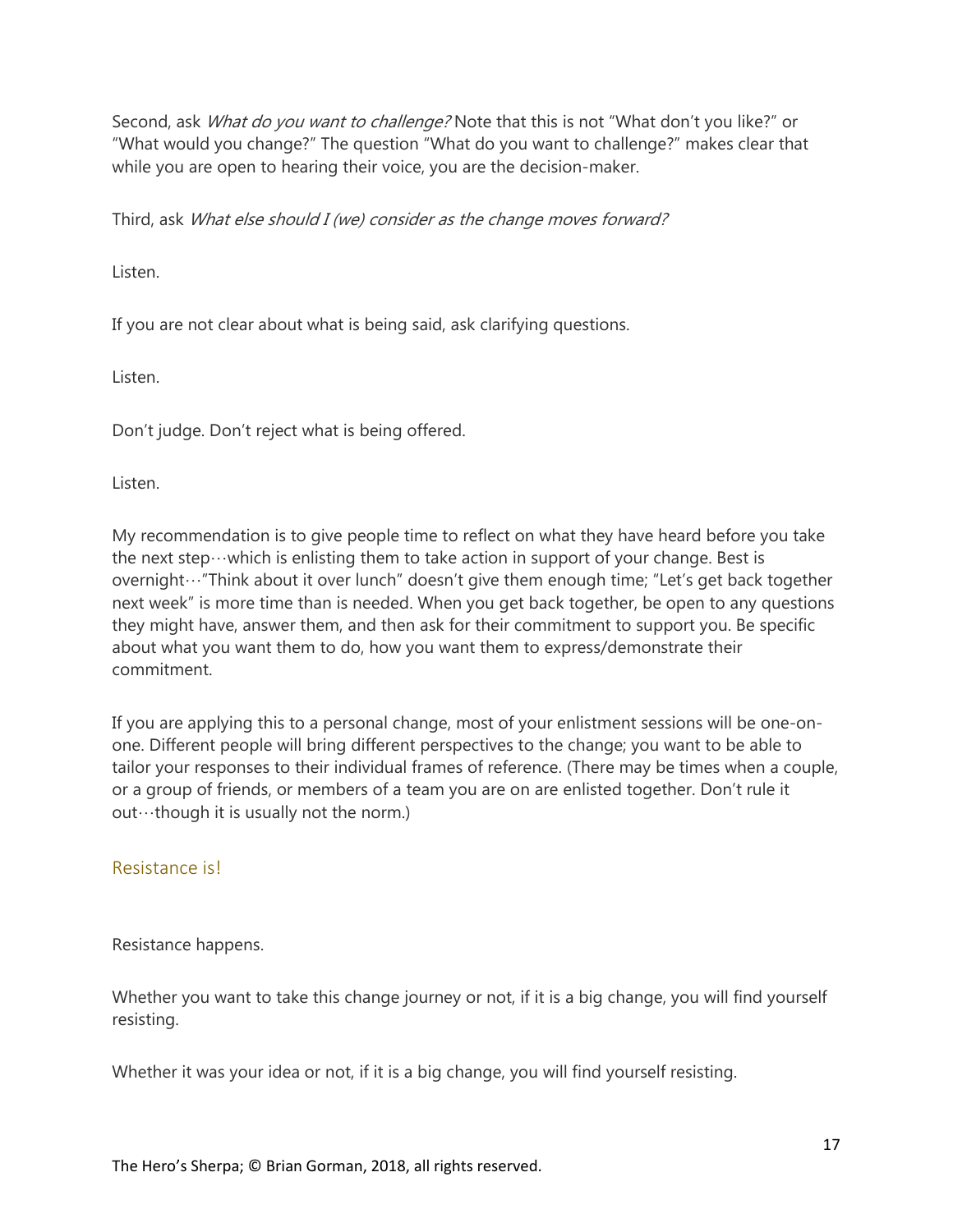Whether you see this as a negative change, or as a positive one, if it is a big change, you will find yourself resisting. Ditto for those around you who are affected by the change.

And, sometimes our strongest resistance (often expressed as "I can't…") arises with the changes that are most important to us.

The truth is, resistance happens. It is a part of the change journey.

While it can take many forms–from gossip to failing to acknowledge a change, from subterfuge to immobilization–at its root, resistance is the result of unwillingness and/or inability.

It is easy to understand resistance when you (and/or others) see the change as negative. But why do we resist changes that you initiate, that we think are good ideas…or even true imperatives? The answer is actually pretty simple. At some point we begin to resist because we find out what the cost of the change is really going to be. (The cost might be financial, but it is generally much more. It might include a cost in prestige, or in relationships that have anchored you for years, or time, or in having to let go of other things you want to do, or in paying attention to things that you really don't want to pay attention to, etc.)

When I first began training in change many years ago, Daryl Conner provided important guidance that I still use today. "The cost of the status quo must be significantly greater than the cost of the transition, or you will start the change journey but will not complete it."

With this in mind, it is critical that as you prepare for your change, you not only look at the opportunities that it offers if you are successful. You also need to be very honest with yourself and others about the cost of making the transition…and the cost of not doing so!

You may not have the skills or other resources that you discover you need if you are to be successful. Skill development may require training (if you need to do it yourself), or hiring others to perform the needed tasks. Either way, once again we are back to cost.

Finally, if you need other resources (whether that be equipment, or facilities, or software, or…), there will be a cost. Either you find, free up, or in some other way obtain those resources, or you redefine the change to something that is achievable with the resources that you do have.

There is one more important note about ability. Often you will hear, or you may even be the one saying, "I can't…" Don't take "I can't" at face value! All too often, what it really means is, "I won't." "I can't" is about ability. "I won't" is about willingness. When faced with a really difficult task, "I can't do it." may actually be offered as the rationale for not having the courage to do it.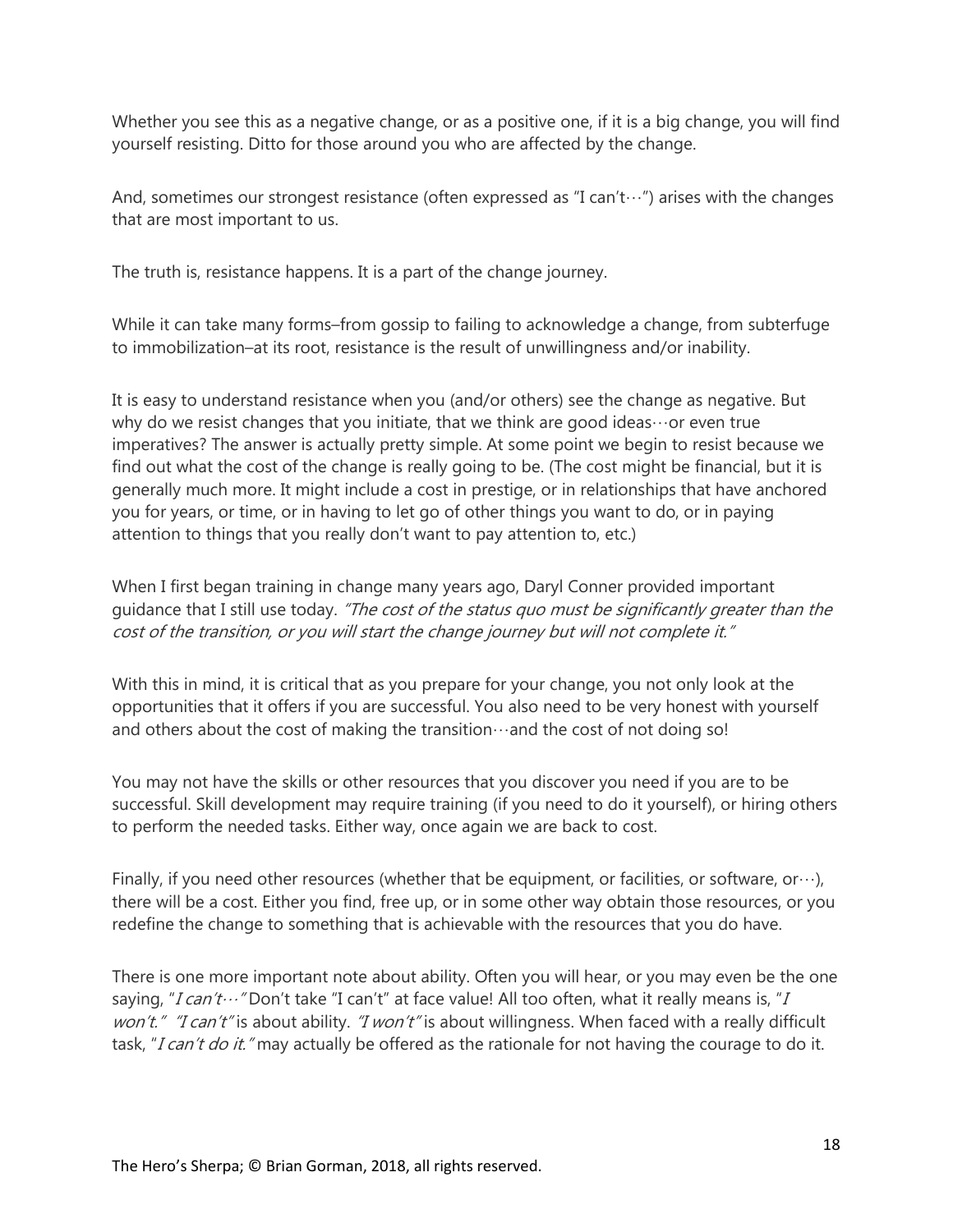All too often, we see resistance as a sign of something going wrong. It isn't. Resistance during major change is inevitable. Something is going wrong if you don't see it, don't feel it. Either the change is not really moving forward, or the resistance is playing out underground.

Surfacing resistance, and being clear about the willingness and/or ability causes that underlie it, will help you to continue to move the change forward. Ignoring it, or treating it as a distraction, will leave you short of achieving the change you have set for yourself.

<span id="page-18-0"></span>Stop!

#### STOP!

It's so easy to say. It's so hard to do. During change it's often missed, forgotten about, skipped over, avoided, or put on the back burner. Yet it's so critical to succeeding at your change.

Why is "stop" so important? It's simple. Nothing is infinite. Time. Money. Open-heartedness. Energy. Focus. Capacity to adapt to change. Everything has limits. And, unless you are in the unusual position of being blessed with everything that you need to achieve your change without putting anything else aside, you need to think about–and act on–STOP.

First, a brief history lesson.

One of the forefathers of change management was William Bridges. In 1991 Bridges published Managing Transitions: Making the Most of Changes. Among the topics he covered: "stops, starts, stays."

Without STOP, you may start, but it is unlikely you will achieve lasting success.

So, how do you decide what to stop during change?

First, it is important to know what you are going to need more of in order to succeed. For purposes of this example, let's say that your change is going to require time, focus, a financial investment, and ability to adapt to change. (Don't forget this last one…it is vitally important!)

Quantify them: let's say you will need 15 hours/week of absolute focus; virtually all of your adaptation capacity, given how big the change is; and to cut your discretionary spending by 25%.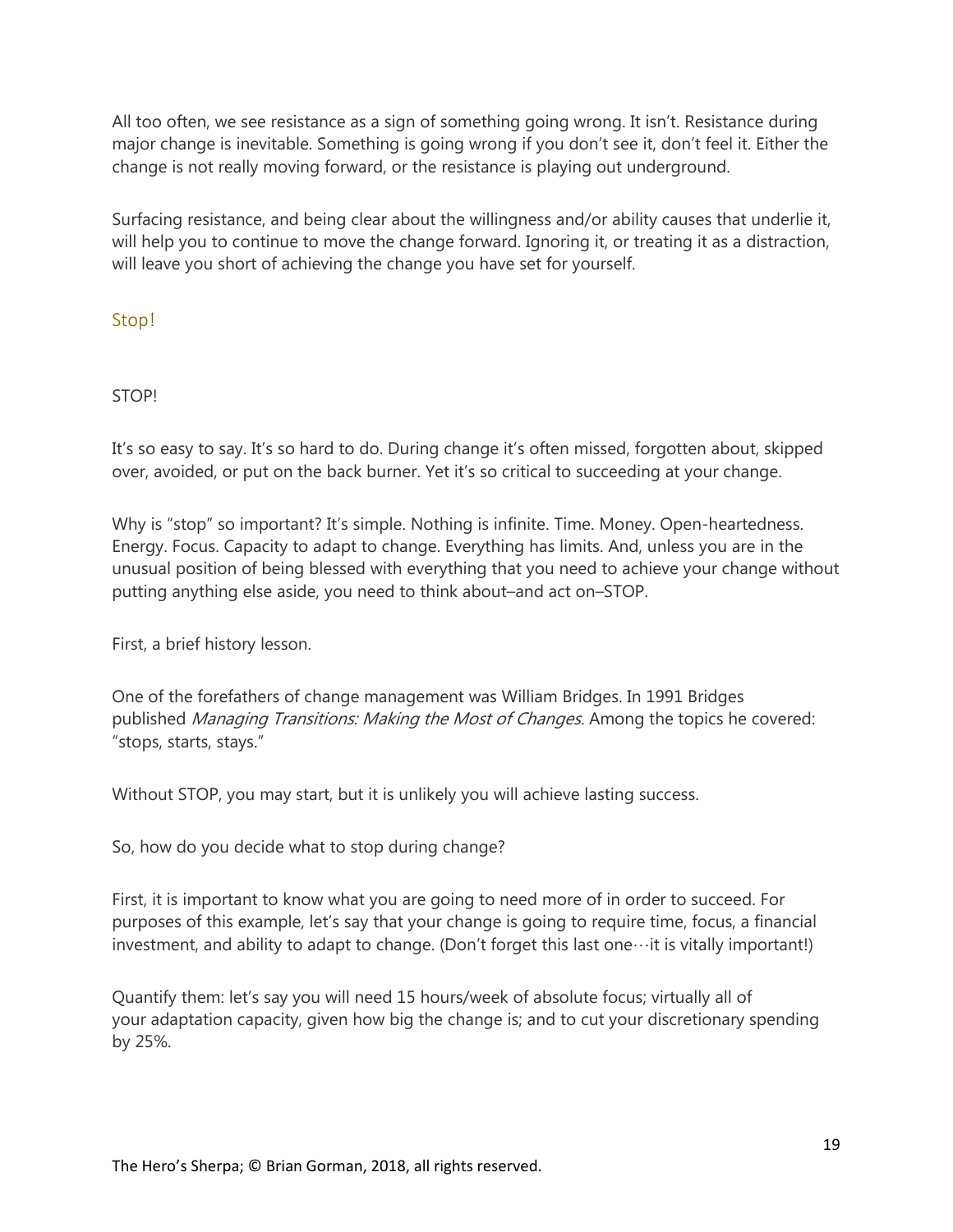Now you are going to have to decide where these things are going to come from. None is available in the hall closet or on the store shelf. So what do you stop to free them up?

Begin with the time-wasters; that's an easy one. Most of us have things we do, whether in our work lives or on our own time, that waste time. Perhaps you take public transportation, and spend 5 hours a week playing Sudoku during your commute. If that is 5 hours that you can invest in your change–and playing Sudoku is not a mental or spiritual practice–you are a third of the way there; but if it's that you can't invest the time in this change, keep Sudoku going. (You don't need more change.)

If the change is very big, chances are eliminating your time-wasters is not going to free all the time, focus, and financial resources that are needed; and, they don't free up any adaptation capacity. So, now you have to start looking at the important things that you are doing.

Begin by listing them all out. Perhaps you go out weekly with close friends. One of my clients refers to these people as his "heart friends;" they are the people who are there for him through thick and thin. You spend time every week reading; sometimes it is casual and relaxing, and at other times it is work-related. Then there is the weekly sports activity: softball in the summer, bowling fall through spring. Finally, there are the plans you have been developing to launch your own business. None of these are the big change you are preparing for as you consider your "stops," yet each of them is important.

Again, look at each one in terms of the resources you need to set free. Some of them require time, but not adaptation capacity; planning to launch your business has been burning adaptation capacity as well as time.

You may find something, or things, to stop that will free up the resources that you need. Or, perhaps, you just slow something down; for example, you may decide to move to every other week dining with heart friends, and talk with them about rotating hosting the dinners rather than going out. In this way you are freeing up some of the time, and some of the financial resources.

You may also need to put your business plans on hold. Right now, they are eating up adaptation capacity, and you have determined that you will need all of this you can muster.

What happens if you have squeezed all of the adaptation capacity, time, focus, and discretionary dollars you can out of the important things in your life, and it's still not enough?

Now it is time to get to the really tough choices. Do you make adjustments to the new change that you are trying to launch so that the resources you have freed up are enough? Do you cut back on the time that you spend with your family? Do you postpone the vacation that you have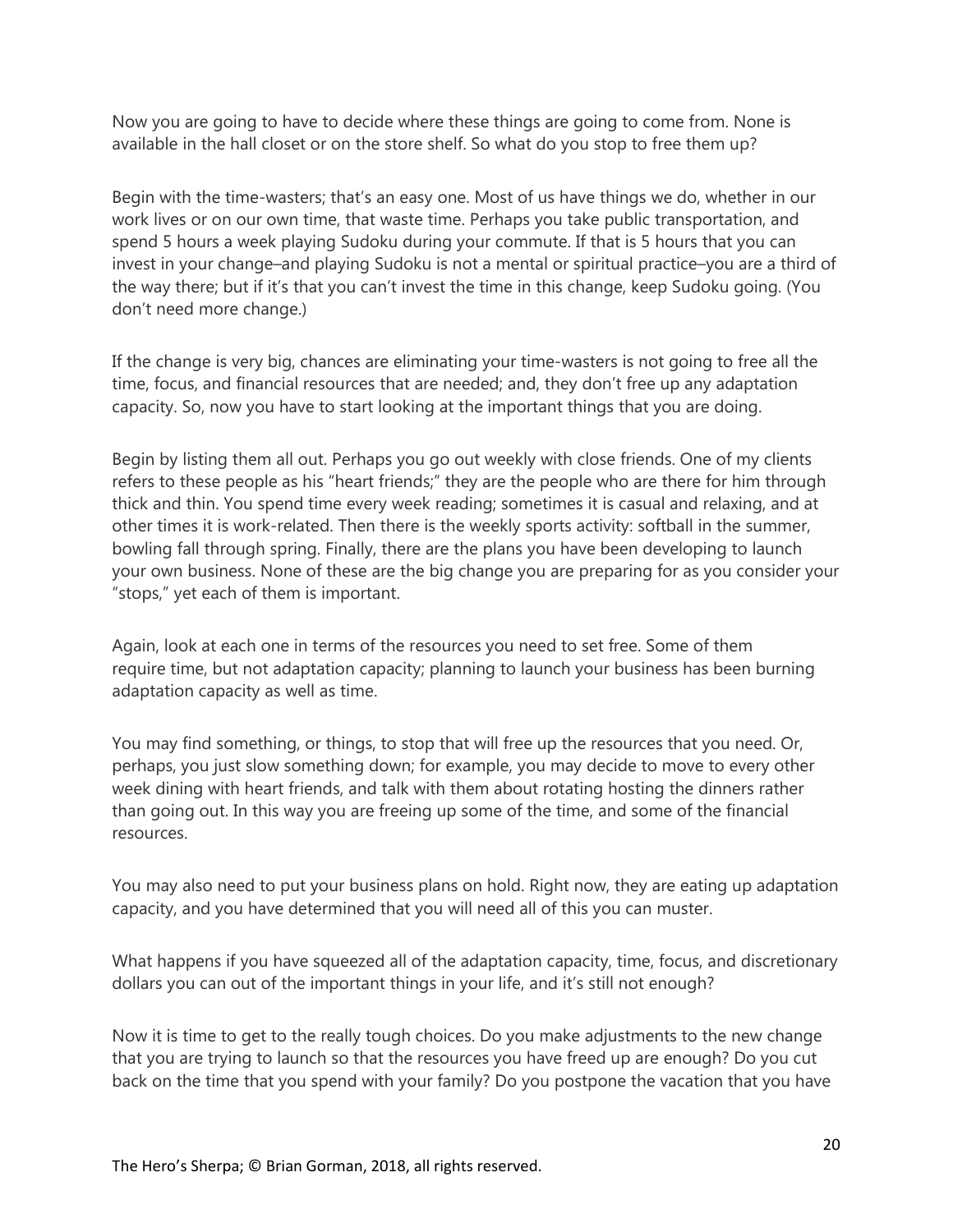been promising the family (and for which you have been planning together) over the past nine months? Do you set aside your spiritual practice to free up that time? Do you turn down the promotion that you have been offered that will increase your income, but demand additional adaptation capacity, time and focus?

If it is imperative that you succeed at this change, all of the above need to be on the table. If you can't find enough to stop in order to free up all of the things that you will need, then it is quite simple. Prepare to fail. You may get part of the way there; you may get most of the way. But, no matter how important the change, no matter how much you believe in it, no matter what success means, if you don't have the resources and the adaptation capacity to succeed, success is not possible.

Don't breathe too easily. If you have freed up what you need, you still can't rest easy. STOP is not "once and done." Now it is important to maintain vigilance. Things creep in. Perhaps a family member comes to you with a request for piano lessons, or a gym membership. Maybe the office moves, adding to your commute time (and eating up some of the time you have freed up for this change). Your mechanic is recommending that you replace the car, rather than the transmission. None of these has anything to do with the change that is your imperative; each of them puts it at risk.

Set aside time on a regular basis to consider whether you need to reassess your "stop" decisions again, whether you need to rethink your change, or whether you are still on track.

#### <span id="page-20-0"></span>What's In Your Change Portfolio?

Unless you are actively involved in the field of project management, change management, or strategy, it is unlikely that you think in terms of a change portfolio. This is especially true when thinking about personal change.

Unfortunately, that puts your change effort at significant risk. Each of us has only so much capacity for change; when engaged in a really big change, it is easy to overload that capacity. When we are overloaded with change, nothing we are working on can be completed successfully. That's why change portfolio thinking is so important.

Let's begin by taking a minute to define what is meant by "change portfolio." Simply put, it is all of those things that need to shift in order to deliver the intended outcome of your change.

In Create Your Change Story, I referenced a key message from Simon Sinek and others  $\cdots$  Start with what's in your heart. Creating the story and beginning the preparation work are important precursors to creating your change portfolio. Only when you know where you are going; what it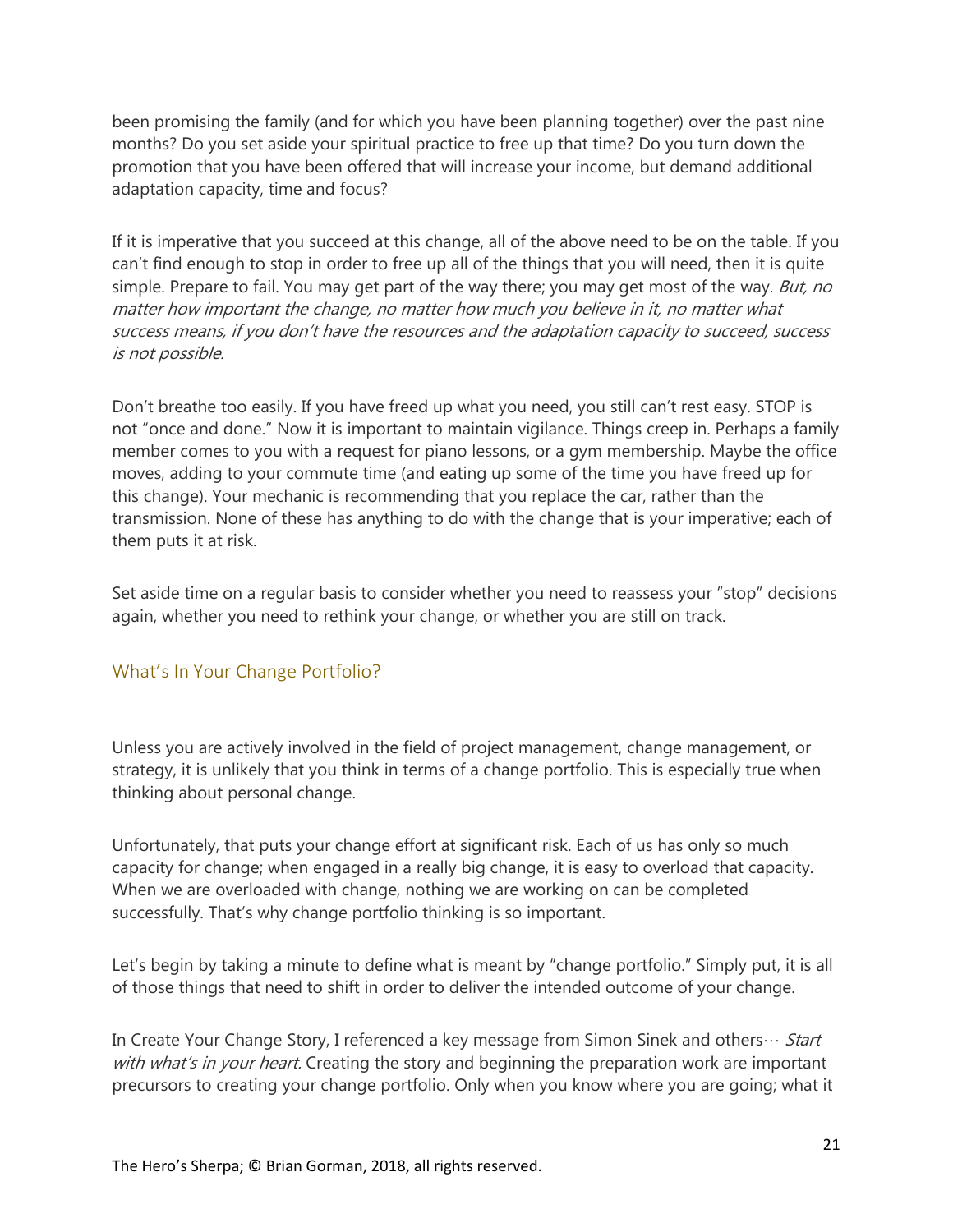is going to be like once you get there; and the anchors that require some form of change, can you know what changes to include in your portfolio.

There are several ways you may go about identifying what is in your change portfolio at this point. The process may vary, depending on the scope of what you are trying to change. But however you approach it, I would suggest you factor in the following.

- What element(s) of the outcome does each of the changes contribute to?
- For each change that is identified, how difficult will it be to execute, how critical is it, and how much will it contribute to the outcome?
- If it is difficult and less-than-critical, can it be cut from the portfolio?
- If it is easy, and less-than-critical, can it be cut from the portfolio?
- When you look at all of the changes in the portfolio, will they deliver the outcomes you are seeking, or is something missing?

I recommend some form of white board/index cards/sticky notes process. And, I recommend having a bottle of aspirin nearby. This is one of those "Oh, S!\*T" moments…when you begin to have some real in-depth understanding about what it will really take to succeed with the change.

The next question to ask yourself is, *What other changes are going on?* Why? Quite simply, each one eats up something: time, money, psychic energy, focus, the ability to adapt to change. As much as is possible, you should consider terminating, reducing in scope, or delaying them so that they don't interfere with the important change that you are addressing.

Now, come back to your portfolio. It may contain 10, 20, 30, or more changes. As I noted earlier, it is likely that it frightened you (and anyone engaged in the process of defining it with you) when you first worked through what is in the portfolio. Introducing the portfolio to others will be just as frightening. So, before you do, see if you can weave some of the changes together.

For example, perhaps your change is a major shift in career. You've identified a series of changes that you need to make related to preparing yourself for the new career (select a program of study, enroll in night school, complete the program, obtain employment, earn certification, etc.). There may be another set of changes related to financing this shift (reduce budgeted expenses by 15%, obtain a student loan, etc.). And, there may be others…

By weaving the related changes together, you can begin to focus on "the path to career readiness" and "laying the financial foundation." While initiating your change portfolio at that aggregate a level is dangerous (you don't know what is really required for success), rolling things back up to that level once you have defined the portfolio makes it much more palatable.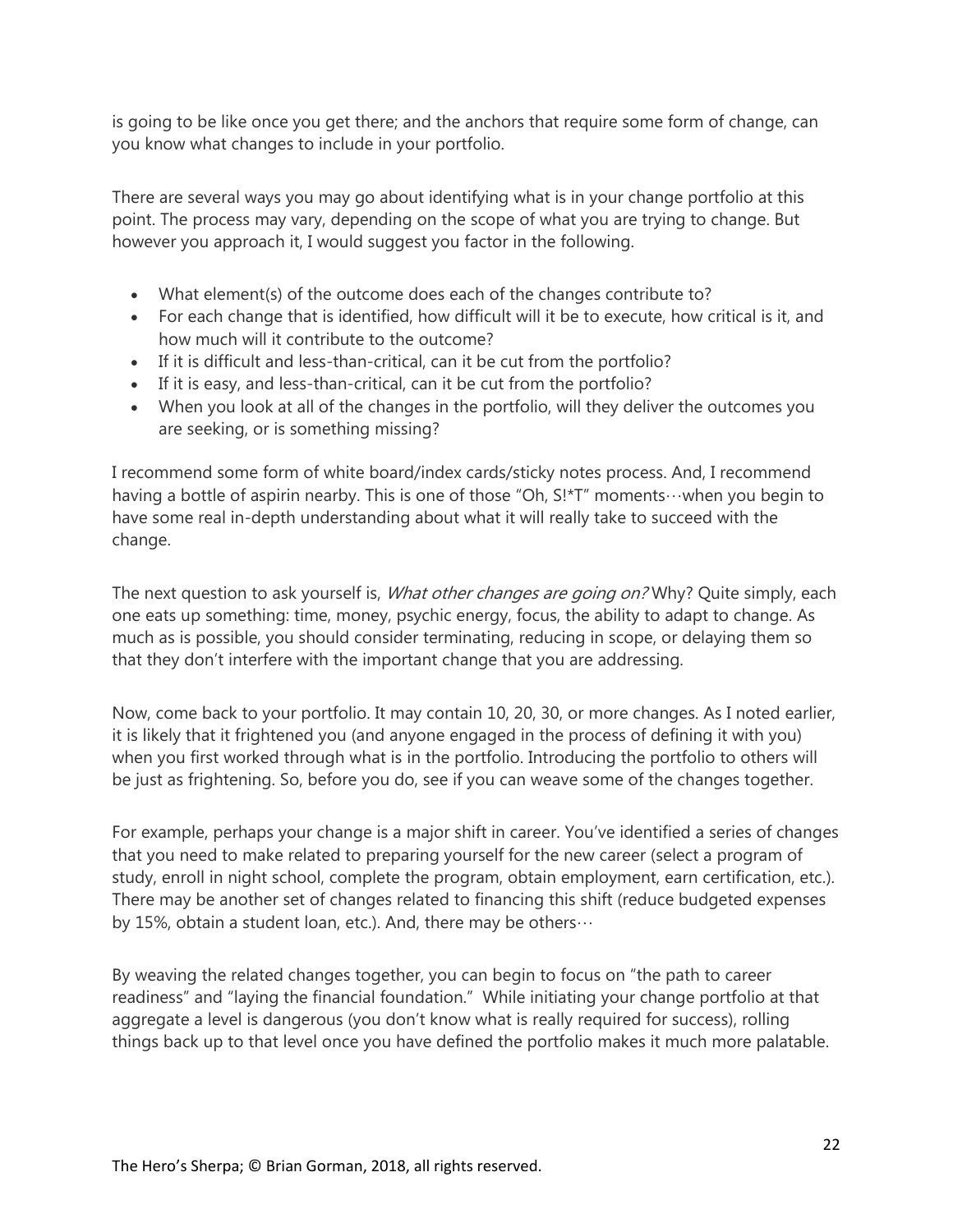#### <span id="page-22-0"></span>Track Your Path to Success

How do you measure success? What are the milestones along the way that let you know that you are–or are not–making progress?

In *What's Your Story?* I spoke briefly about the distinction between "installation" and "realization." Let's begin by revisiting those distinctions. Throughout this section I will use the example of a major career change. You are leaving your financial services career on Wall Street to become an actor; it is a passion that has burned inside you as long as you can remember, and you are going to make your dream come true. Your intent is to feel secure in your ability to support yourself as an actor.

Installation is achieved when things are put in place. Installation metrics may include getting accepted to acting school; submitting your resignation; commencing training; completing your training; being selected for your first part; and completing your first acting assignment.

Realization is achieved when the promise of the change is fully delivered. Perhaps, for you, realization will be when you feel secure in your ability to support yourself as an actor…no more waiting tables, valet parking cars, or serving hors d'oeuvres at catered parties.

All too often, when we plan a major change for ourselves, we start with the passion that is in our heart as our desired future state, and then we plan as if installation will get us there. Unfortunately, installation only gets us installation; it doesn't get us realization. Nor can you start thinking about "what else do I need to do" once you have achieved installation. It is important to plan on, and move toward, realization from the outset.

If it is a big change, start by thinking through and listing out all of the major adjustments you are going to have to make not only in what you do, but in how you think. Perhaps while on Wall Street the thinking was "eating out is convenient, and I can afford it." It may still be just as convenient, but may be much less affordable as you work your way through acting school, auditions, and your early parts as an extra or a member of the chorus. So, not only will you have to change how you spend money, you most likely have to change how you think about money. You will also probably need to make changes in where you live; your wardrobe will most likely be different; how you spend your time–including both working and non-working time–will probably change, as might when you get up and when you go to bed. They call it "major change" for a reason!

What about the people in your life? The colleagues who used to drink martinis with you before dinner at the restaurant may be less excited about downing a shot after the final curtain call. The friends who loved getting invited to your beach house may find they have less excitement about a picnic in the park. And the family that worked and sacrificed to help you and your siblings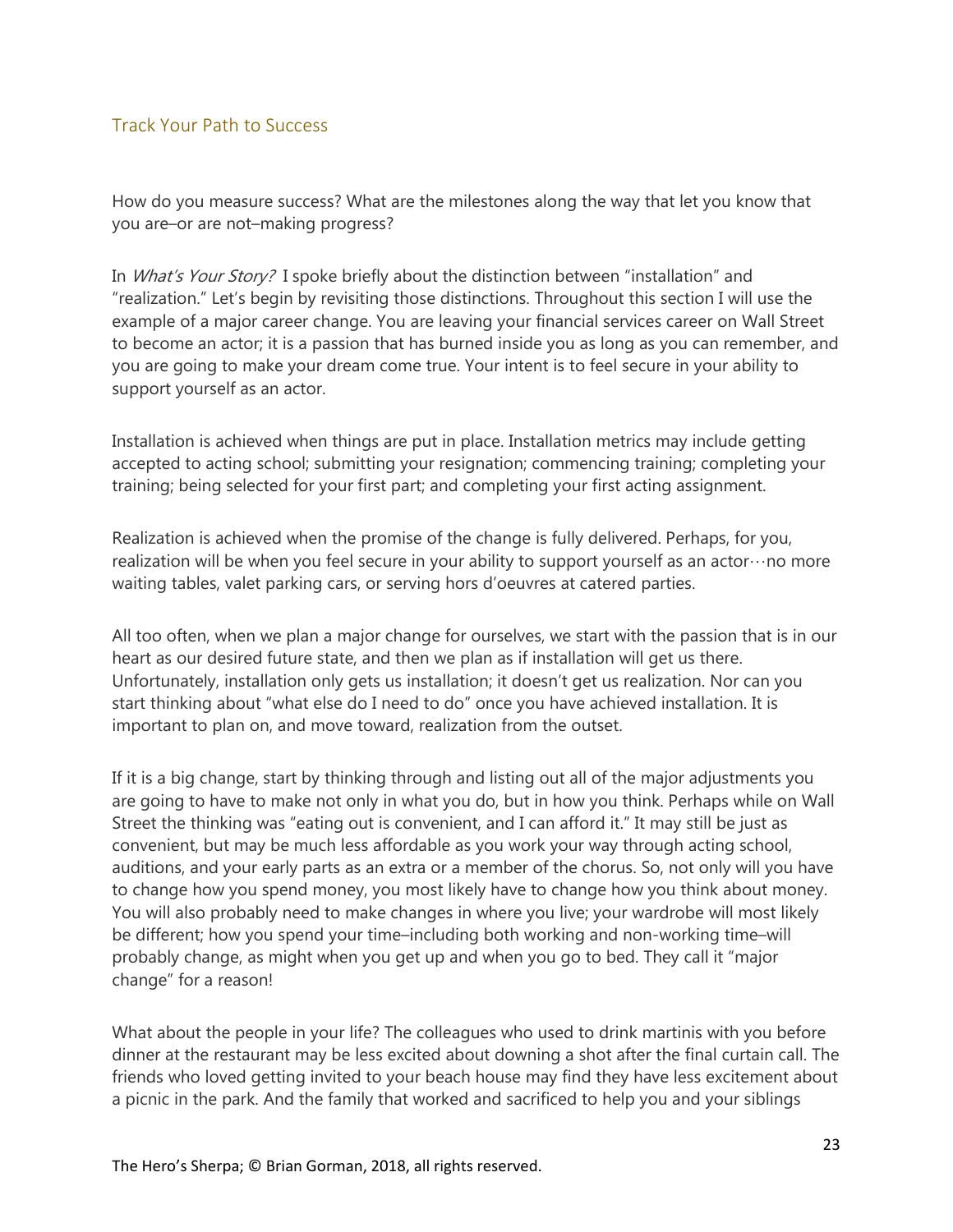through college so you could have a better life…perhaps they will be less than enamored with your new-found enthusiasm for what they see as a less professional, less lucrative, and less secure career path.

We touched on this in *Anchors, Aweigh*, but it bears repeating here. In planning a major change, you are going to have to consider those around you. What role do they play in your life now? What role do they need to play in the transition? What role will they need to play when you achieve your desired future state? Which ones will be the same, which ones will be different, and which people will you need to end your relationship with in order to succeed?

Once you've listed all of the changes in thinking and behavior you can come up with, grab some sticky notes and a pen or pencil. Put each one on a separate piece of paper, and put it up on the wall (or white board, or closet door, or window). You may want to use different colors for mindsets and behaviors, or for different aspects of the change (e.g. leaving the old job; redefining relationships with people).

Now you can begin to group these together. Use your story to help you think this part through. Think of these groups as "work streams;" each stream consists of the changes that you have to make in order to achieve some aspect of your intent.

#### Let's go back to your intent. I feel secure in my ability to support myself as an actor!

Begin by defining your realization indicators. What will make you feel secure? Be specific; be sure it is measurable. You may already have some among the sticky notes you have posted; you might need to develop others. Write them sticky notes. Position them in a relative sequence within your work streams. In the example below, the first two of the bulleted indicators may be targeted for attainment near the end of the change, as you approach full realization. The third one you might decide to position earlier in the process.

These may be some of your metrics.

- I have \$X in the bank, of which \$Y has been made as an actor.
- For the past 18 months I have had a positive cash flow, all of it as an actor.
- I have re-framed my lifestyle so that I am comfortable in my studio apartment.
- I am entertaining family and/or friends at home at least once a month.
- Etc.

Now think through your installation indicators. Again, many of these may come from the sticky notes you have already developed. What do you have to put in place in order to achieve each of the realization indicators? For example, what will it take for you to move out of your three bedroom apartment and feel comfortable in a studio?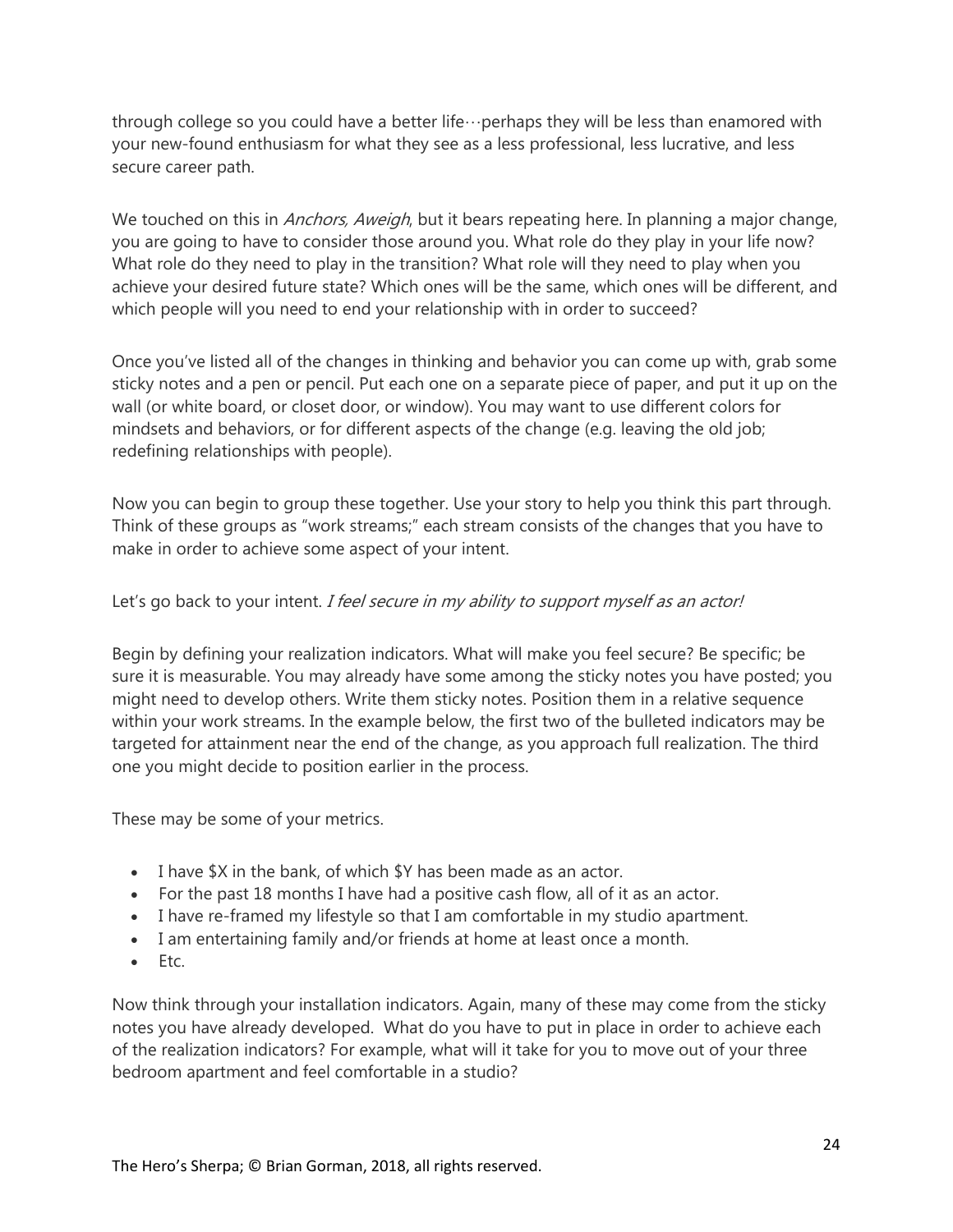- I have identified the characteristics of a living space in which I can be comfortable (a more open plan vs. individual rooms, whether a view is needed, etc.).
- I have pared down my possessions so that I have what I can comfortably live with inside the new apartment.
- I have a plan in place for ensuring that I don't begin to clutter my space.
- I have defined the type of neighborhood in which I will be comfortable.
- I have found, leased, and moved into my new apartment.
- Etc.

Look at the sticky notes that you first put on the wall, and that have not become either realization or installation indicators, or changes that allow you to achieve those indicators. Ask yourself two questions.

- Have I identified an indicator that this contributes to achieving?
- If not, am I missing an indicator, or is this change unnecessary?

You should end up with a series of "work streams" made up of change projects or activities, as well as installation and realization indicators. Finally, review your work streams. If you achieve all of the indicators in each of the work streams, will you be able to look at yourself in the mirror and say, I feel secure in my ability to support myself as an actor?

Keep a record of what you have on the wall. It will change over time. You don't have all the answers now; you don't even know all the questions. Things will change around you. So, your indicators will have to change as well. Nonetheless, you are well on your way to planning, and preparing to launch a very big, and important, change in your life.

#### <span id="page-24-0"></span>When is the Change Journey Done?

Most organizations (and many individuals) undertaking major change end their change journey way too early!

Why?

The simple answer is, improper planning. The root cause, however, is a little more complex.

Major changes promise some very specific results. We may plan on changing employers, or careers, to provide ourselves and our families a better life. We may choose to relocate for the same reason. We may enter into, or end, a long-term relationship, seeking "happily ever after." The reason these changes all-too-often fail to come to full fruition is that we confuse "installation" with "realization."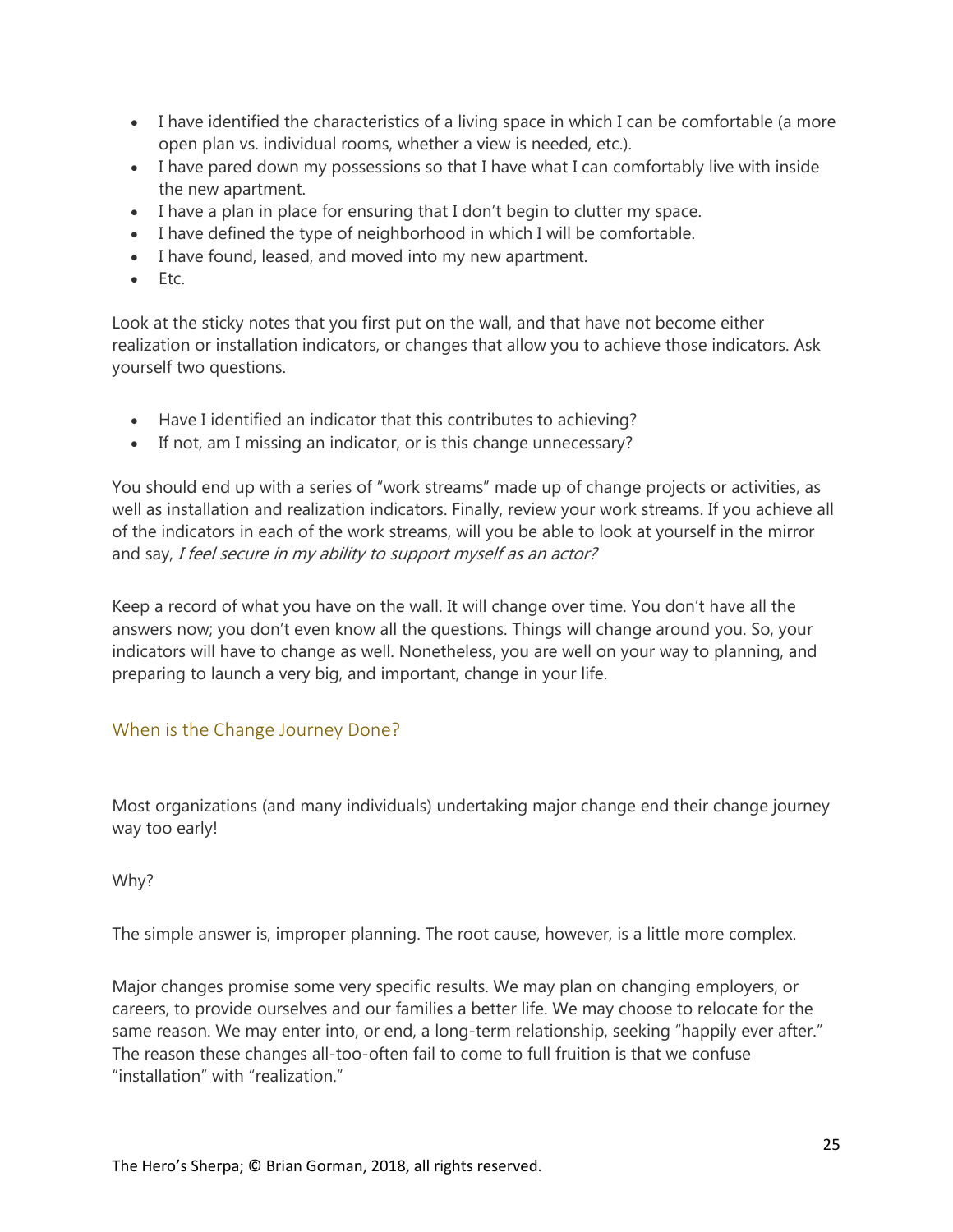Achieving the types of outcomes that large-scale changes promise is referred to as "realizing the benefits" of the change. It is the promise of realization that underlies the decision to move forward, to invest the necessary resources to make the change happen.

Then, the planning process begins; though there may not be a formal "plan," we call out in our minds (or create a check list) all the things that need to be put in place. All too often, this is where we stop …and why our changes don't deliver on their promises. We plan to install the components of the change, somehow believing that "if we build it, realization will come."

Planning cannot stop at installation. Nor should you plan to start working toward realization once installation is completed; doing so is more costly, and less likely to yield success.

Plan for realization from the outset. How do you and others significant to the success of the change have to think and act differently in order to achieve realization? How are you going to ensure those changes occur? What do you have to put in place to prepare yourself and others for the disruption that will occur during the transition? How will you effectively communicate both the "what" and the "how" of the change, the experience of the journey, and life in the future once realization is achieved? What is needed to ensure that the change progresses, that risks are surfaced early and mitigated, and that the integrity of the desired intent is maintained? Do you need to change some of the "foundation elements" that under-gird your personal life? This might include things like changing how time is allocated, family budgets, etc.

The change journey isn't done once the honeymoon is over. A lot of work remains before the benefits can be fully realized. Don't promise realization, and then fail to plan for it.